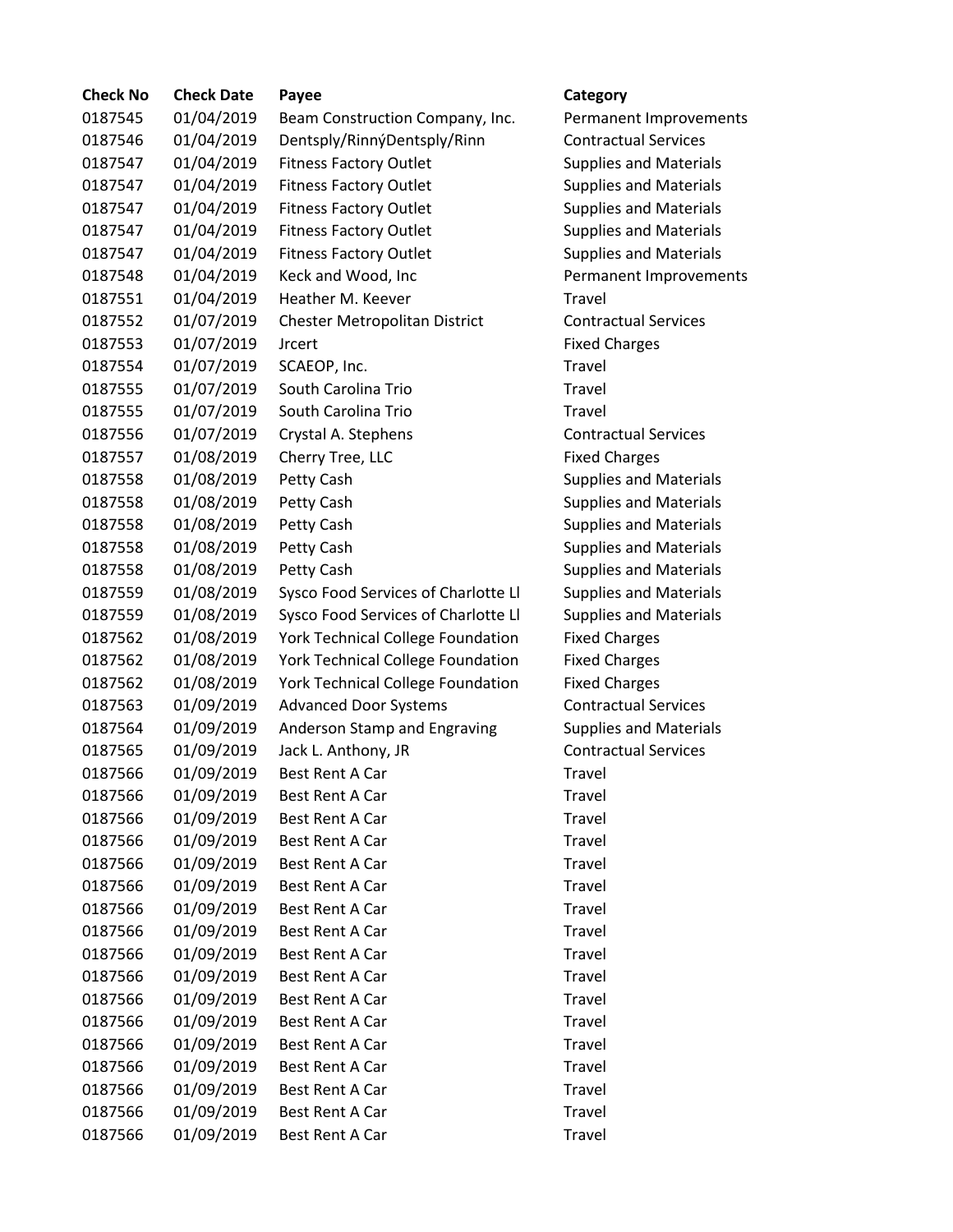| 0187567 | 01/09/2019 | <b>Canon Solutions America Inc.</b>               | <b>Fixed Charges</b>          |
|---------|------------|---------------------------------------------------|-------------------------------|
| 0187568 | 01/09/2019 | Caretaker Management Service Inc                  | <b>Contractual Services</b>   |
| 0187568 | 01/09/2019 | Caretaker Management Service Inc                  | <b>Contractual Services</b>   |
| 0187568 | 01/09/2019 | Caretaker Management Service Inc                  | <b>Contractual Services</b>   |
| 0187569 | 01/09/2019 | Carolina Couriers, LLC                            | <b>Contractual Services</b>   |
| 0187570 | 01/09/2019 | Carolina Elevator Service Inc                     | <b>Contractual Services</b>   |
| 0187571 | 01/09/2019 | Charlotte Paint Company Inc                       | <b>Contractual Services</b>   |
| 0187572 | 01/09/2019 | Chester County Sheriff's Office Att               | <b>Contractual Services</b>   |
| 0187573 | 01/09/2019 | <b>Clean Windows Unlimited</b>                    | <b>Contractual Services</b>   |
| 0187574 | 01/09/2019 | Data Network Solutions Inc                        | <b>Contractual Services</b>   |
| 0187574 | 01/09/2019 | Data Network Solutions Inc                        | <b>Contractual Services</b>   |
| 0187574 | 01/09/2019 | Data Network Solutions Inc                        | <b>Contractual Services</b>   |
| 0187574 | 01/09/2019 | Data Network Solutions Inc                        | <b>Contractual Services</b>   |
| 0187574 | 01/09/2019 | Data Network Solutions Inc                        | <b>Contractual Services</b>   |
| 0187574 | 01/09/2019 | Data Network Solutions Inc                        | <b>Contractual Services</b>   |
| 0187574 | 01/09/2019 | Data Network Solutions Inc                        | <b>Contractual Services</b>   |
| 0187575 | 01/09/2019 | <b>Grove Medical</b>                              | <b>Supplies and Materials</b> |
| 0187575 | 01/09/2019 | <b>Grove Medical</b>                              | <b>Supplies and Materials</b> |
| 0187575 | 01/09/2019 | <b>Grove Medical</b>                              | <b>Supplies and Materials</b> |
| 0187575 | 01/09/2019 | <b>Grove Medical</b>                              | <b>Supplies and Materials</b> |
| 0187575 | 01/09/2019 | <b>Grove Medical</b>                              | <b>Supplies and Materials</b> |
| 0187576 | 01/09/2019 | IData Incorporated                                | <b>Contractual Services</b>   |
| 0187577 | 01/09/2019 | <b>Interior Plantscapes LLC</b>                   | <b>Contractual Services</b>   |
| 0187578 | 01/09/2019 | Lawmen's Distribution, LLC                        | <b>Supplies and Materials</b> |
| 0187578 | 01/09/2019 | Lawmen's Distribution, LLC                        | <b>Supplies and Materials</b> |
| 0187579 | 01/09/2019 | McCarter Mechanical, Inc                          | Permanent Improvements        |
| 0187580 | 01/09/2019 | McVeigh & Mangum Engineering, Inc                 | Permanent Improvements        |
| 0187581 | 01/09/2019 | Mid-Carolina Ahec, Inc.                           | <b>Contractual Services</b>   |
| 0187582 | 01/09/2019 | <b>Moseley Architects</b>                         | Permanent Improvements        |
| 0187583 | 01/09/2019 | <b>National Health Career Association</b>         | <b>Contractual Services</b>   |
| 0187584 | 01/09/2019 | Ontario Investments, Inc.                         | <b>Fixed Charges</b>          |
| 0187585 | 01/09/2019 | Katherine R. Simpson                              | <b>Contractual Services</b>   |
| 0187586 | 01/09/2019 | Staffmark                                         | <b>Contractual Services</b>   |
| 0187586 | 01/09/2019 | Staffmark                                         | <b>Contractual Services</b>   |
| 0187587 | 01/09/2019 | <b>Xerox Corporation</b>                          | <b>Fixed Charges</b>          |
| 0187588 | 01/09/2019 | Youvisit Llc                                      | <b>Contractual Services</b>   |
| 0187589 | 01/09/2019 | <b>Chester Rental Uniform</b>                     | <b>Current Liabilities</b>    |
| 0187589 | 01/09/2019 | <b>Chester Rental Uniform</b>                     | <b>Current Liabilities</b>    |
| 0187589 | 01/09/2019 | <b>Chester Rental Uniform</b>                     | <b>Current Liabilities</b>    |
| 0187589 | 01/09/2019 | <b>Chester Rental Uniform</b>                     | <b>Current Liabilities</b>    |
| 0187589 | 01/09/2019 | <b>Chester Rental Uniform</b>                     | <b>Supplies and Materials</b> |
| 0187589 | 01/09/2019 | <b>Chester Rental Uniform</b>                     | <b>Supplies and Materials</b> |
| 0187589 | 01/09/2019 | <b>Chester Rental Uniform</b>                     | <b>Supplies and Materials</b> |
| 0187589 | 01/09/2019 | <b>Chester Rental Uniform</b>                     | <b>Supplies and Materials</b> |
| 0187591 | 01/09/2019 | Lancaster County Chamber of Commerc Fixed Charges |                               |
| 0187592 | 01/09/2019 | <b>Riverview Medical Clinic</b>                   | <b>Contractual Services</b>   |
| 0187593 | 01/09/2019 | <b>Chester Rental Uniform</b>                     | <b>Supplies and Materials</b> |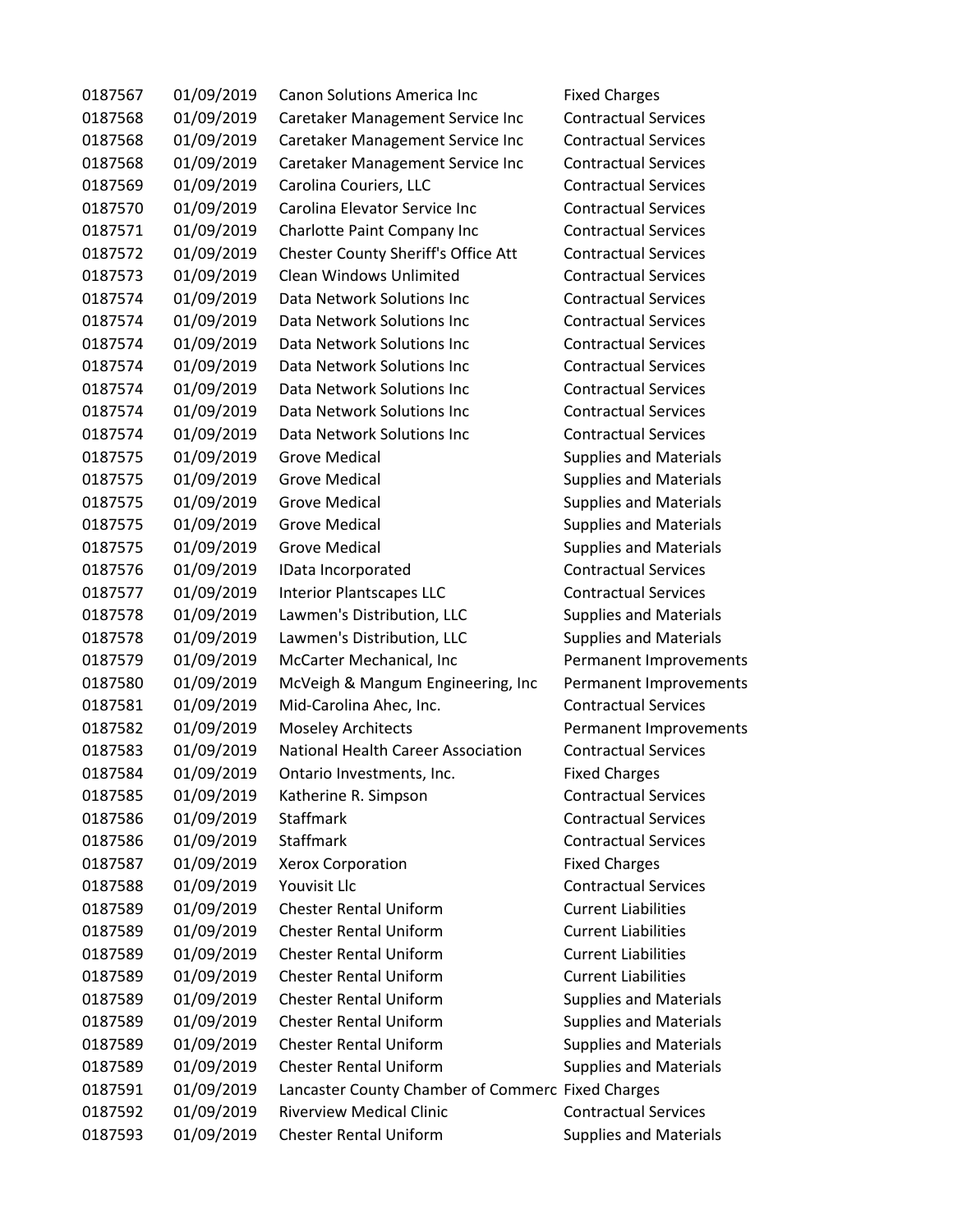| 0187593 | 01/09/2019 | <b>Chester Rental Uniform</b>            | <b>Supplies and Materials</b> |
|---------|------------|------------------------------------------|-------------------------------|
| 0187593 | 01/09/2019 | <b>Chester Rental Uniform</b>            | <b>Supplies and Materials</b> |
| 0187593 | 01/09/2019 | <b>Chester Rental Uniform</b>            | <b>Supplies and Materials</b> |
| 0187593 | 01/09/2019 | <b>Chester Rental Uniform</b>            | <b>Current Liabilities</b>    |
| 0187593 | 01/09/2019 | <b>Chester Rental Uniform</b>            | <b>Current Liabilities</b>    |
| 0187593 | 01/09/2019 | <b>Chester Rental Uniform</b>            | <b>Current Liabilities</b>    |
| 0187593 | 01/09/2019 | <b>Chester Rental Uniform</b>            | <b>Current Liabilities</b>    |
| 0187594 | 01/10/2019 | Allied Universal Secutiry Systems        | <b>Contractual Services</b>   |
| 0187594 | 01/10/2019 | <b>Allied Universal Secutiry Systems</b> | <b>Contractual Services</b>   |
| 0187594 | 01/10/2019 | <b>Allied Universal Secutiry Systems</b> | <b>Contractual Services</b>   |
| 0187594 | 01/10/2019 | <b>Allied Universal Secutiry Systems</b> | <b>Contractual Services</b>   |
| 0187594 | 01/10/2019 | <b>Allied Universal Secutiry Systems</b> | <b>Contractual Services</b>   |
| 0187594 | 01/10/2019 | <b>Allied Universal Secutiry Systems</b> | <b>Contractual Services</b>   |
| 0187594 | 01/10/2019 | <b>Allied Universal Secutiry Systems</b> | <b>Contractual Services</b>   |
| 0187594 | 01/10/2019 | Allied Universal Secutiry Systems        | <b>Contractual Services</b>   |
| 0187594 | 01/10/2019 | <b>Allied Universal Secutiry Systems</b> | <b>Contractual Services</b>   |
| 0187594 | 01/10/2019 | Allied Universal Secutiry Systems        | <b>Contractual Services</b>   |
| 0187594 | 01/10/2019 | <b>Allied Universal Secutiry Systems</b> | <b>Contractual Services</b>   |
| 0187595 | 01/10/2019 | DiaMedical USA                           | <b>Supplies and Materials</b> |
| 0187595 | 01/10/2019 | DiaMedical USA                           | <b>Supplies and Materials</b> |
| 0187596 | 01/10/2019 | Graybar Electric Co                      | <b>Contractual Services</b>   |
| 0187596 | 01/10/2019 | Graybar Electric Co                      | <b>Contractual Services</b>   |
| 0187597 | 01/10/2019 | Randox Laboratories US-Ltd.              | Equipment                     |
| 0187597 | 01/10/2019 | Randox Laboratories US-Ltd.              | Equipment                     |
| 0187597 | 01/10/2019 | Randox Laboratories US-Ltd.              | Equipment                     |
| 0187598 | 01/10/2019 | RCI of SC Inc.                           | Permanent Improvements        |
| 0187598 | 01/10/2019 | RCI of SC Inc.                           | Permanent Improvements        |
| 0187598 | 01/10/2019 | RCI of SC Inc.                           | Permanent Improvements        |
| 0187598 | 01/10/2019 | RCI of SC Inc.                           | Permanent Improvements        |
| 0187599 | 01/10/2019 | <b>United Rentals</b>                    | <b>Contractual Services</b>   |
| 0187600 | 01/10/2019 | <b>Xerox Corporation</b>                 | <b>Fixed Charges</b>          |
| 0187612 | 01/15/2019 | Adams Outdoor Advertising of Nc          | <b>Contractual Services</b>   |
| 0187613 | 01/15/2019 | <b>Arborvision Tree Care LLC</b>         | <b>Contractual Services</b>   |
| 0187614 | 01/15/2019 | Augusoft, Inc.                           | <b>Contractual Services</b>   |
| 0187615 | 01/15/2019 | Brainfuse Inc.                           | Miscellaneous                 |
| 0187616 | 01/15/2019 | <b>Canon Solutions America Inc</b>       | <b>Fixed Charges</b>          |
| 0187617 | 01/15/2019 | Crossroads Environmental, LLC            | Permanent Improvements        |
| 0187617 | 01/15/2019 | Crossroads Environmental, LLC            | Permanent Improvements        |
| 0187618 | 01/15/2019 | Dade Paper and Bag Co                    | <b>Supplies and Materials</b> |
| 0187618 | 01/15/2019 | Dade Paper and Bag Co                    | <b>Supplies and Materials</b> |
| 0187619 | 01/15/2019 | Data Network Solutions Inc               | <b>Contractual Services</b>   |
| 0187619 | 01/15/2019 | Data Network Solutions Inc               | <b>Contractual Services</b>   |
| 0187619 | 01/15/2019 | Data Network Solutions Inc               | <b>Contractual Services</b>   |
| 0187619 | 01/15/2019 | Data Network Solutions Inc               | <b>Contractual Services</b>   |
| 0187620 | 01/15/2019 | Diversified Signs and Graphics           | <b>Contractual Services</b>   |
| 0187621 | 01/15/2019 | <b>Ebsco Subscription Services</b>       | Equipment                     |
| 0187622 | 01/15/2019 | Fastenal                                 | <b>Contractual Services</b>   |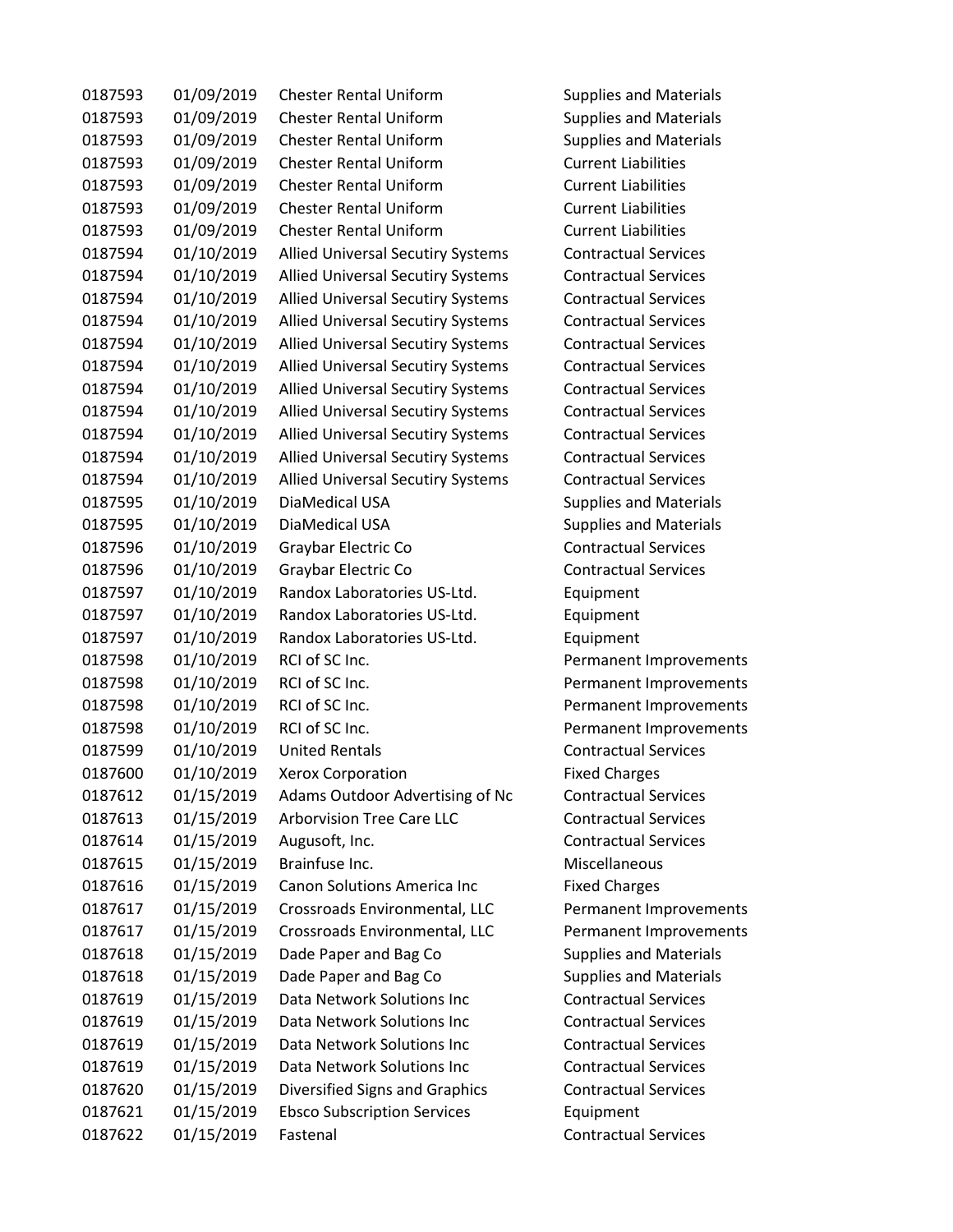| 0187623 | 01/15/2019 | Fortune Academy Inc                 | <b>Contractual Services</b>      |
|---------|------------|-------------------------------------|----------------------------------|
| 0187624 | 01/15/2019 | <b>GOBL Library Solutions</b>       | Equipment                        |
| 0187624 | 01/15/2019 | <b>GOBL Library Solutions</b>       | Equipment                        |
| 0187625 | 01/15/2019 | Graybar Electric Co                 | <b>Contractual Services</b>      |
| 0187626 | 01/15/2019 | <b>Herald Publishing</b>            | <b>Contractual Services</b>      |
| 0187627 | 01/15/2019 | <b>Lowes Home Centers</b>           | <b>Contractual Services</b>      |
| 0187628 | 01/15/2019 | Partnership Among S C Academic Libr | Equipment                        |
| 0187629 | 01/15/2019 | <b>Record Storage Systems</b>       | <b>Contractual Services</b>      |
| 0187630 | 01/15/2019 | Respondus Inc                       | <b>Contractual Services</b>      |
| 0187631 | 01/15/2019 | Saf Technologies Inc                | <b>Contractual Services</b>      |
| 0187631 | 01/15/2019 | Saf Technologies Inc                | <b>Contractual Services</b>      |
| 0187631 | 01/15/2019 | Saf Technologies Inc                | <b>Contractual Services</b>      |
| 0187632 | 01/15/2019 | Softdocs Inc                        | <b>Supplies and Materials</b>    |
| 0187632 | 01/15/2019 | Softdocs Inc                        | <b>Contractual Services</b>      |
| 0187632 | 01/15/2019 | Softdocs Inc                        | <b>Contractual Services</b>      |
| 0187632 | 01/15/2019 | Softdocs Inc                        | <b>Contractual Services</b>      |
| 0187633 | 01/15/2019 | Spectrum Reach                      | <b>Contractual Services</b>      |
| 0187634 | 01/15/2019 | <b>Staffmark</b>                    | <b>Contractual Services</b>      |
| 0187635 | 01/15/2019 | <b>Unifirst Corporation</b>         | <b>Contractual Services</b>      |
| 0187635 | 01/15/2019 | <b>Unifirst Corporation</b>         | <b>Contractual Services</b>      |
| 0187635 | 01/15/2019 | <b>Unifirst Corporation</b>         | <b>Contractual Services</b>      |
| 0187636 | 01/15/2019 | United Air Filter Company           | <b>Supplies and Materials</b>    |
| 0187637 | 01/15/2019 | Virco Inc                           | <b>Supplies and Materials</b>    |
| 0187638 | 01/15/2019 | Waste Management of the Carolinas   | <b>Contractual Services</b>      |
| 0187639 | 01/15/2019 | <b>West Group</b>                   | Equipment                        |
| 0187641 | 01/17/2019 | applya Occupational Solutions LLC   | Op Revenue - Other Current Unres |
| 0187642 | 01/17/2019 | <b>Bank of America</b>              | <b>Current Liabilities</b>       |
| 0187643 | 01/17/2019 | Chester Metropolitan District       | <b>Contractual Services</b>      |
| 0187650 | 01/18/2019 | applya Occupational Solutions LLC   | <b>Contractual Services</b>      |
| 0187654 | 01/22/2019 | Beam Construction Company, Inc.     | Permanent Improvements           |
| 0187655 | 01/22/2019 | <b>Canon Solutions America Inc</b>  | <b>Fixed Charges</b>             |
| 0187656 | 01/22/2019 | Cengage Learning Inc                | <b>Contractual Services</b>      |
| 0187656 | 01/22/2019 | Cengage Learning Inc                | <b>Contractual Services</b>      |
| 0187657 | 01/22/2019 | Chester County Sheriff's Office Att | <b>Contractual Services</b>      |
| 0187658 | 01/22/2019 | Dade Paper and Bag Co               | <b>Supplies and Materials</b>    |
| 0187659 | 01/22/2019 | <b>Dell Computer Corporation</b>    | <b>Supplies and Materials</b>    |
| 0187659 | 01/22/2019 | Dell Computer Corporation           | <b>Supplies and Materials</b>    |
| 0187660 | 01/22/2019 | Ellucian Inc                        | <b>Contractual Services</b>      |
| 0187661 | 01/22/2019 | Environmental Holdings Group, LLC   | <b>Contractual Services</b>      |
| 0187661 | 01/22/2019 | Environmental Holdings Group, LLC   | <b>Contractual Services</b>      |
| 0187662 | 01/22/2019 | ESP Associates, Inc.                | Permanent Improvements           |
| 0187662 | 01/22/2019 | ESP Associates, Inc.                | Permanent Improvements           |
| 0187663 | 01/22/2019 | Fortune Academy Inc                 | <b>Contractual Services</b>      |
| 0187664 | 01/22/2019 | IData Incorporated                  | <b>Contractual Services</b>      |
| 0187664 | 01/22/2019 | IData Incorporated                  | <b>Contractual Services</b>      |
| 0187665 | 01/22/2019 | <b>Porter Paints</b>                | <b>Contractual Services</b>      |
| 0187666 | 01/22/2019 | Robroy Energy System Inc            | <b>Contractual Services</b>      |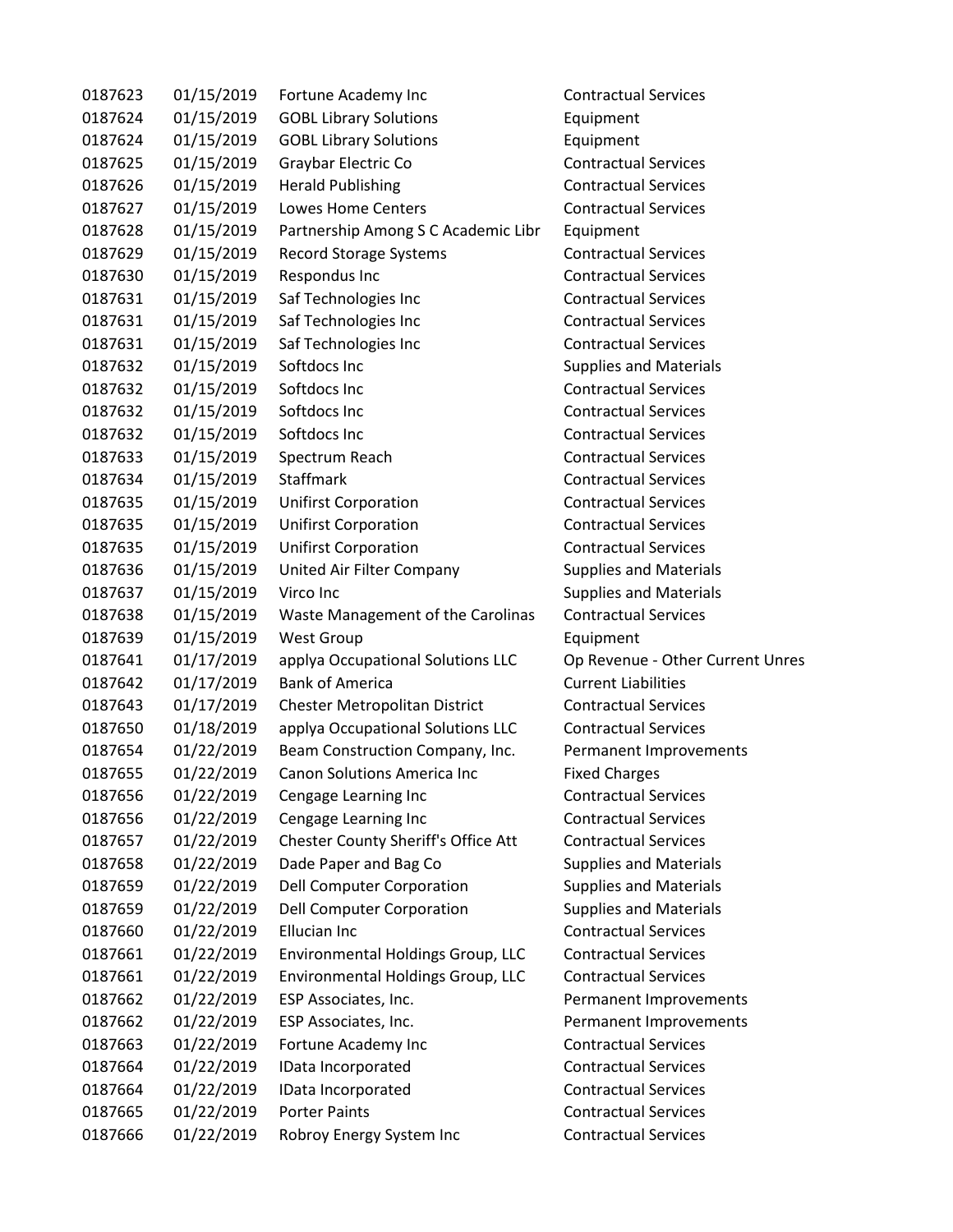| 0187667 | 01/22/2019 | Staffmark                           | <b>Contractual Services</b>      |
|---------|------------|-------------------------------------|----------------------------------|
| 0187668 | 01/22/2019 | Stericycle Inc                      | <b>Contractual Services</b>      |
| 0187668 | 01/22/2019 | Stericycle Inc                      | <b>Contractual Services</b>      |
| 0187668 | 01/22/2019 | Stericycle Inc                      | <b>Contractual Services</b>      |
| 0187668 | 01/22/2019 | Stericycle Inc                      | <b>Contractual Services</b>      |
| 0187668 | 01/22/2019 | Stericycle Inc                      | <b>Contractual Services</b>      |
| 0187668 | 01/22/2019 | Stericycle Inc                      | <b>Contractual Services</b>      |
| 0187668 | 01/22/2019 | Stericycle Inc                      | <b>Contractual Services</b>      |
| 0187668 | 01/22/2019 | Stericycle Inc                      | <b>Contractual Services</b>      |
| 0187668 | 01/22/2019 | Stericycle Inc                      | <b>Contractual Services</b>      |
| 0187668 | 01/22/2019 | Stericycle Inc                      | <b>Contractual Services</b>      |
| 0187669 | 01/22/2019 | <b>United Rentals</b>               | <b>Fixed Charges</b>             |
| 0187669 | 01/22/2019 | <b>United Rentals</b>               | <b>Fixed Charges</b>             |
| 0187670 | 01/22/2019 | <b>Waiter's Choice Catering</b>     | <b>Supplies and Materials</b>    |
| 0187670 | 01/22/2019 | <b>Waiter's Choice Catering</b>     | <b>Supplies and Materials</b>    |
| 0187671 | 01/24/2019 | applya Occupational Solutions LLC   | <b>Contractual Services</b>      |
| 0187671 | 01/24/2019 | applya Occupational Solutions LLC   | Op Revenue - Other Current Unres |
| 0187672 | 01/24/2019 | applya Occupational Solutions LLC   | Op Revenue - Other Current Unres |
| 0187672 | 01/24/2019 | applya Occupational Solutions LLC   | <b>Contractual Services</b>      |
| 0187673 | 01/24/2019 | BankMobile Technologies Inc.        | <b>Fixed Charges</b>             |
| 0187674 | 01/24/2019 | Barnes and Noble College Bookstore  | <b>Current Liabilities</b>       |
| 0187675 | 01/24/2019 | Barnes and Noble College Bookstore  | <b>Current Liabilities</b>       |
| 0187676 | 01/24/2019 | Barnes and Noble College Bookstore  | <b>Current Liabilities</b>       |
| 0187677 | 01/24/2019 | <b>Chester Rotary Club</b>          | <b>Fixed Charges</b>             |
| 0187678 | 01/24/2019 | <b>YTC Employee</b>                 | <b>Current Liabilities</b>       |
| 0187679 | 01/24/2019 | <b>YTC Employee</b>                 | <b>Current Liabilities</b>       |
| 0187680 | 01/24/2019 | <b>YTC Employee</b>                 | <b>Current Liabilities</b>       |
| 0187681 | 01/24/2019 | North Carolina State University     | <b>Contractual Services</b>      |
| 0187682 | 01/24/2019 | Old Republic Surety Group           | <b>Fixed Charges</b>             |
| 0187683 | 01/24/2019 | <b>Reserve Account</b>              | <b>Supplies and Materials</b>    |
| 0187685 | 01/24/2019 | S C State Board for Tech and Comp E | <b>Current Liabilities</b>       |
| 0187685 | 01/24/2019 | S C State Board for Tech and Comp E | <b>Current Liabilities</b>       |
| 0187686 | 01/25/2019 | <b>Business Card</b>                | Travel                           |
| 0187686 | 01/25/2019 | <b>Business Card</b>                | Travel                           |
| 0187686 | 01/25/2019 | <b>Business Card</b>                | Travel                           |
| 0187686 | 01/25/2019 | <b>Business Card</b>                | <b>Travel</b>                    |
| 0187686 | 01/25/2019 | <b>Business Card</b>                | Travel                           |
| 0187686 | 01/25/2019 | <b>Business Card</b>                | <b>Supplies and Materials</b>    |
| 0187686 | 01/25/2019 | <b>Business Card</b>                | <b>Supplies and Materials</b>    |
| 0187686 | 01/25/2019 | <b>Business Card</b>                | Travel                           |
| 0187686 | 01/25/2019 | <b>Business Card</b>                | Travel                           |
| 0187686 | 01/25/2019 | <b>Business Card</b>                | Travel                           |
| 0187687 | 01/25/2019 | <b>Business Card</b>                | Travel                           |
| 0187687 | 01/25/2019 | <b>Business Card</b>                | Travel                           |
| 0187687 | 01/25/2019 | <b>Business Card</b>                | Travel                           |
| 0187687 | 01/25/2019 | <b>Business Card</b>                | Travel                           |
| 0187687 | 01/25/2019 | <b>Business Card</b>                | Travel                           |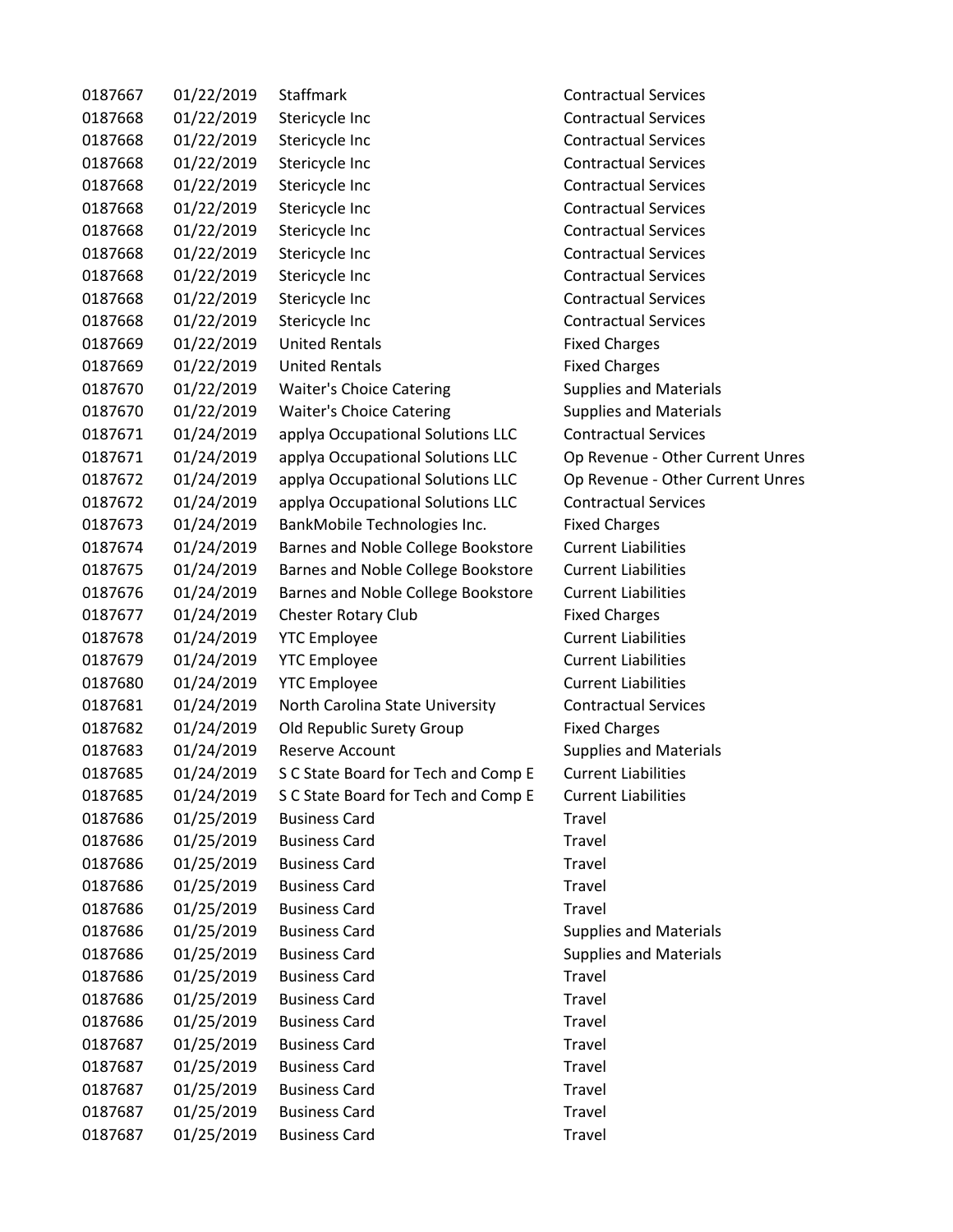| 0187687 | 01/25/2019 | <b>Business Card</b>                   | <b>Supplies and Materials</b> |
|---------|------------|----------------------------------------|-------------------------------|
| 0187688 | 01/25/2019 | <b>Business Card</b>                   | Travel                        |
| 0187688 | 01/25/2019 | <b>Business Card</b>                   | Travel                        |
| 0187688 | 01/25/2019 | <b>Business Card</b>                   | <b>Travel</b>                 |
| 0187689 | 01/25/2019 | <b>Business Card</b>                   | Travel                        |
| 0187689 | 01/25/2019 | <b>Business Card</b>                   | Travel                        |
| 0187689 | 01/25/2019 | <b>Business Card</b>                   | <b>Supplies and Materials</b> |
| 0187689 | 01/25/2019 | <b>Business Card</b>                   | Travel                        |
| 0187690 | 01/25/2019 | S C Assoc of Student Fin Aid Admin     | <b>Fixed Charges</b>          |
| 0187691 | 01/25/2019 | <b>United States Treasury</b>          | <b>Current Liabilities</b>    |
| 0187691 | 01/25/2019 | <b>United States Treasury</b>          | <b>Current Liabilities</b>    |
| 0187692 | 01/28/2019 | Craig's Firearm Supply, Inc.           | <b>Current Assets</b>         |
| 0187693 | 01/28/2019 | Ellucian Inc                           | Travel                        |
| 0187693 | 01/28/2019 | <b>Ellucian Inc</b>                    | Travel                        |
| 0187693 | 01/28/2019 | Ellucian Inc                           | <b>Travel</b>                 |
| 0187695 | 01/29/2019 | ADC Engineering, Inc                   | Permanent Improvements        |
| 0187696 | 01/29/2019 | Jack L. Anthony, JR                    | <b>Contractual Services</b>   |
| 0187697 | 01/29/2019 | Career Step Llc                        | <b>Contractual Services</b>   |
| 0187698 | 01/29/2019 | Chester County Sheriff's Office Att    | <b>Contractual Services</b>   |
| 0187699 | 01/29/2019 | City of Rock Hill                      | <b>Supplies and Materials</b> |
| 0187700 | 01/29/2019 | <b>Ellucian Inc</b>                    | <b>Contractual Services</b>   |
| 0187701 | 01/29/2019 | Fastenal                               | <b>Contractual Services</b>   |
| 0187702 | 01/29/2019 | <b>Global Public Safety LLC</b>        | <b>Contractual Services</b>   |
| 0187702 | 01/29/2019 | <b>Global Public Safety LLC</b>        | <b>Contractual Services</b>   |
| 0187702 | 01/29/2019 | <b>Global Public Safety LLC</b>        | <b>Contractual Services</b>   |
| 0187702 | 01/29/2019 | <b>Global Public Safety LLC</b>        | <b>Contractual Services</b>   |
| 0187702 | 01/29/2019 | <b>Global Public Safety LLC</b>        | <b>Contractual Services</b>   |
| 0187702 | 01/29/2019 | <b>Global Public Safety LLC</b>        | <b>Contractual Services</b>   |
| 0187702 | 01/29/2019 | <b>Global Public Safety LLC</b>        | <b>Contractual Services</b>   |
| 0187702 | 01/29/2019 | <b>Global Public Safety LLC</b>        | <b>Contractual Services</b>   |
| 0187702 | 01/29/2019 | <b>Global Public Safety LLC</b>        | <b>Contractual Services</b>   |
| 0187702 | 01/29/2019 | <b>Global Public Safety LLC</b>        | <b>Contractual Services</b>   |
| 0187703 | 01/29/2019 | The Honey Baked Ham Co #1543           | <b>Supplies and Materials</b> |
| 0187703 | 01/29/2019 | The Honey Baked Ham Co #1543           | <b>Supplies and Materials</b> |
| 0187703 | 01/29/2019 | The Honey Baked Ham Co #1543           | <b>Supplies and Materials</b> |
| 0187703 | 01/29/2019 | The Honey Baked Ham Co #1543           | <b>Supplies and Materials</b> |
| 0187704 | 01/29/2019 | Jacobus Energy, LLC                    | <b>Supplies and Materials</b> |
| 0187705 | 01/29/2019 | Johnson Controls Fire Protection LP    | <b>Contractual Services</b>   |
| 0187705 | 01/29/2019 | Johnson Controls Fire Protection LP    | <b>Contractual Services</b>   |
| 0187705 | 01/29/2019 | Johnson Controls Fire Protection LP    | <b>Contractual Services</b>   |
| 0187705 | 01/29/2019 | Johnson Controls Fire Protection LP    | <b>Contractual Services</b>   |
| 0187705 | 01/29/2019 | Johnson Controls Fire Protection LP    | <b>Contractual Services</b>   |
| 0187706 | 01/29/2019 | Keck and Wood, Inc                     | Permanent Improvements        |
| 0187707 | 01/29/2019 | Angela L. Masters                      | <b>Contractual Services</b>   |
| 0187708 | 01/29/2019 | McVeigh & Mangum Engineering, Inc      | <b>Permanent Improvements</b> |
| 0187709 | 01/29/2019 | <b>Radco Construction Services Inc</b> | <b>Contractual Services</b>   |
| 0187710 | 01/29/2019 | RMF Engineering Inc                    | Permanent Improvements        |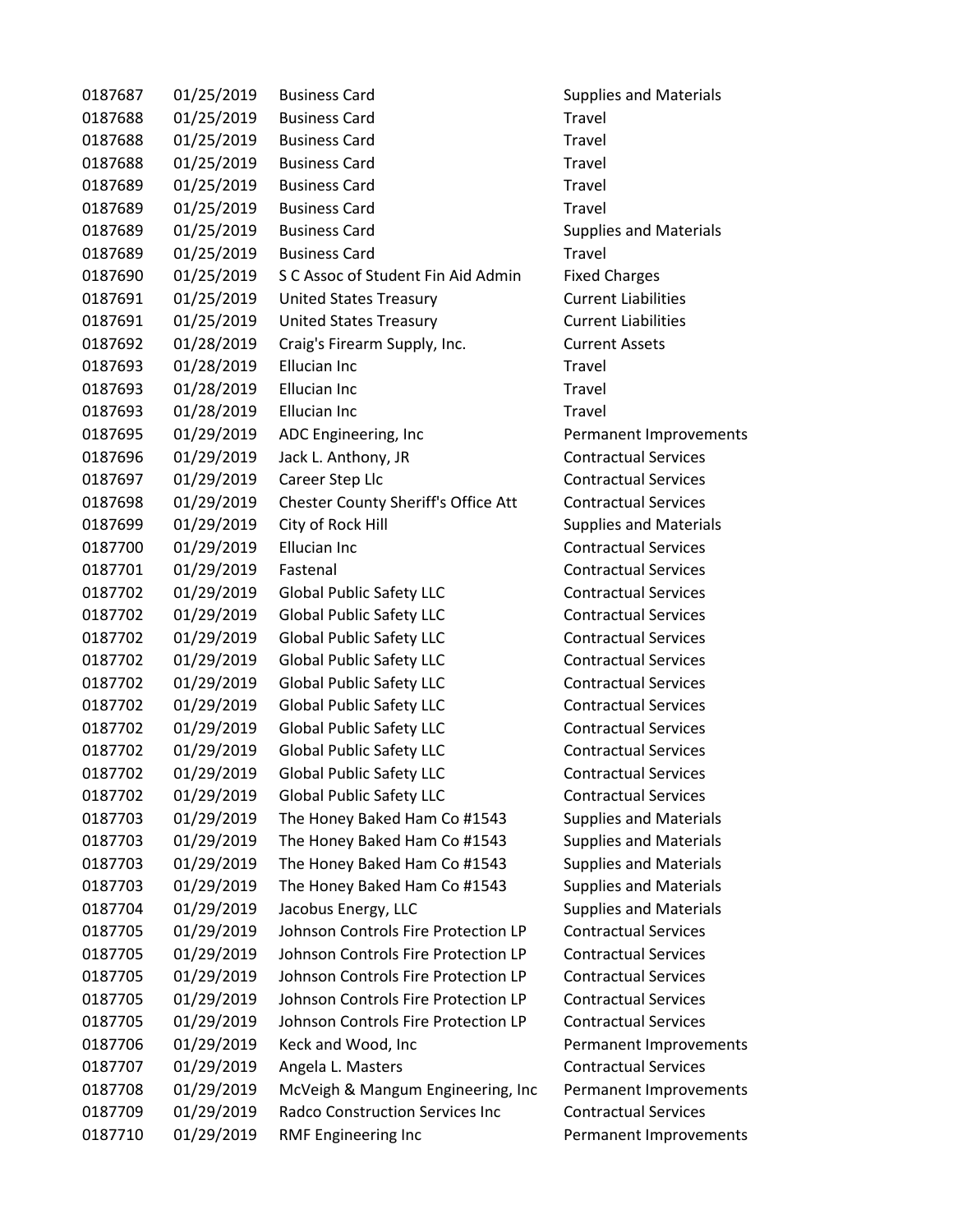| 0187710 | 01/29/2019 | <b>RMF Engineering Inc</b>                | Permanent Improvements           |
|---------|------------|-------------------------------------------|----------------------------------|
| 0187711 | 01/29/2019 | Snipes                                    | <b>Supplies and Materials</b>    |
| 0187712 | 01/29/2019 | Southeastern Chapter National Safet       | <b>Supplies and Materials</b>    |
| 0187713 | 01/29/2019 | Watson Tate Savory Architects Inc         | Permanent Improvements           |
| 0187713 | 01/29/2019 | Watson Tate Savory Architects Inc         | Permanent Improvements           |
| 0187714 | 01/29/2019 | <b>Xerox Corporation</b>                  | <b>Fixed Charges</b>             |
| 0187715 | 01/29/2019 | applya Occupational Solutions LLC         | Op Revenue - Other Current Unres |
| 0187716 | 01/29/2019 | <b>Chester Rental Uniform</b>             | <b>Current Liabilities</b>       |
| 0187716 | 01/29/2019 | <b>Chester Rental Uniform</b>             | <b>Current Liabilities</b>       |
| 0187716 | 01/29/2019 | <b>Chester Rental Uniform</b>             | <b>Current Liabilities</b>       |
| 0187716 | 01/29/2019 | <b>Chester Rental Uniform</b>             | <b>Current Liabilities</b>       |
| 0187716 | 01/29/2019 | <b>Chester Rental Uniform</b>             | <b>Supplies and Materials</b>    |
| 0187716 | 01/29/2019 | <b>Chester Rental Uniform</b>             | <b>Supplies and Materials</b>    |
| 0187716 | 01/29/2019 | <b>Chester Rental Uniform</b>             | <b>Supplies and Materials</b>    |
| 0187716 | 01/29/2019 | <b>Chester Rental Uniform</b>             | <b>Supplies and Materials</b>    |
| 0187717 | 01/29/2019 | Department of Administration              | <b>Supplies and Materials</b>    |
| 0187718 | 01/30/2019 | <b>Canon Solutions America Inc.</b>       | <b>Fixed Charges</b>             |
| 0187719 | 01/30/2019 | Century Products, Inc.                    | <b>Supplies and Materials</b>    |
| 0187719 | 01/30/2019 | Century Products, Inc.                    | <b>Supplies and Materials</b>    |
| 0187719 | 01/30/2019 | Century Products, Inc.                    | <b>Supplies and Materials</b>    |
| 0187719 | 01/30/2019 | Century Products, Inc.                    | <b>Supplies and Materials</b>    |
| 0187719 | 01/30/2019 | Century Products, Inc.                    | <b>Supplies and Materials</b>    |
| 0187720 | 01/30/2019 | Data Network Solutions Inc                | <b>Contractual Services</b>      |
| 0187720 | 01/30/2019 | Data Network Solutions Inc                | <b>Contractual Services</b>      |
| 0187720 | 01/30/2019 | Data Network Solutions Inc                | <b>Contractual Services</b>      |
| 0187720 | 01/30/2019 | Data Network Solutions Inc                | <b>Contractual Services</b>      |
| 0187720 | 01/30/2019 | Data Network Solutions Inc                | <b>Contractual Services</b>      |
| 0187720 | 01/30/2019 | Data Network Solutions Inc                | <b>Contractual Services</b>      |
| 0187720 | 01/30/2019 | Data Network Solutions Inc                | <b>Contractual Services</b>      |
| 0187720 | 01/30/2019 | Data Network Solutions Inc                | <b>Contractual Services</b>      |
| 0187720 | 01/30/2019 | Data Network Solutions Inc                | <b>Contractual Services</b>      |
| 0187720 | 01/30/2019 | Data Network Solutions Inc                | <b>Contractual Services</b>      |
| 0187720 | 01/30/2019 | Data Network Solutions Inc                | <b>Contractual Services</b>      |
| 0187720 | 01/30/2019 | Data Network Solutions Inc                | <b>Contractual Services</b>      |
| 0187721 | 01/30/2019 | IData Incorporated                        | <b>Contractual Services</b>      |
| 0187721 | 01/30/2019 | IData Incorporated                        | <b>Contractual Services</b>      |
| 0187722 | 01/30/2019 | Johnson Controls Inc                      | <b>Contractual Services</b>      |
| 0187723 | 01/30/2019 | Lancaster News                            | <b>Contractual Services</b>      |
| 0187724 | 01/30/2019 | Mid-Carolina Ahec, Inc.                   | <b>Contractual Services</b>      |
| 0187725 | 01/30/2019 | <b>National Health Career Association</b> | <b>Contractual Services</b>      |
| 0187726 | 01/30/2019 | <b>Porter Paints</b>                      | <b>Contractual Services</b>      |
| 0187727 | 01/30/2019 | Shred With Us                             | <b>Contractual Services</b>      |
| 0187728 | 01/30/2019 | Staffmark                                 | <b>Contractual Services</b>      |
| 0187729 | 01/30/2019 | Waste Management of the Carolinas         | <b>Contractual Services</b>      |
| 0187730 | 01/30/2019 | American Airlines, Inc.                   | Travel                           |
| 0187730 | 01/30/2019 | American Airlines, Inc.                   | Travel                           |
| 0187730 | 01/30/2019 | American Airlines, Inc.                   | Travel                           |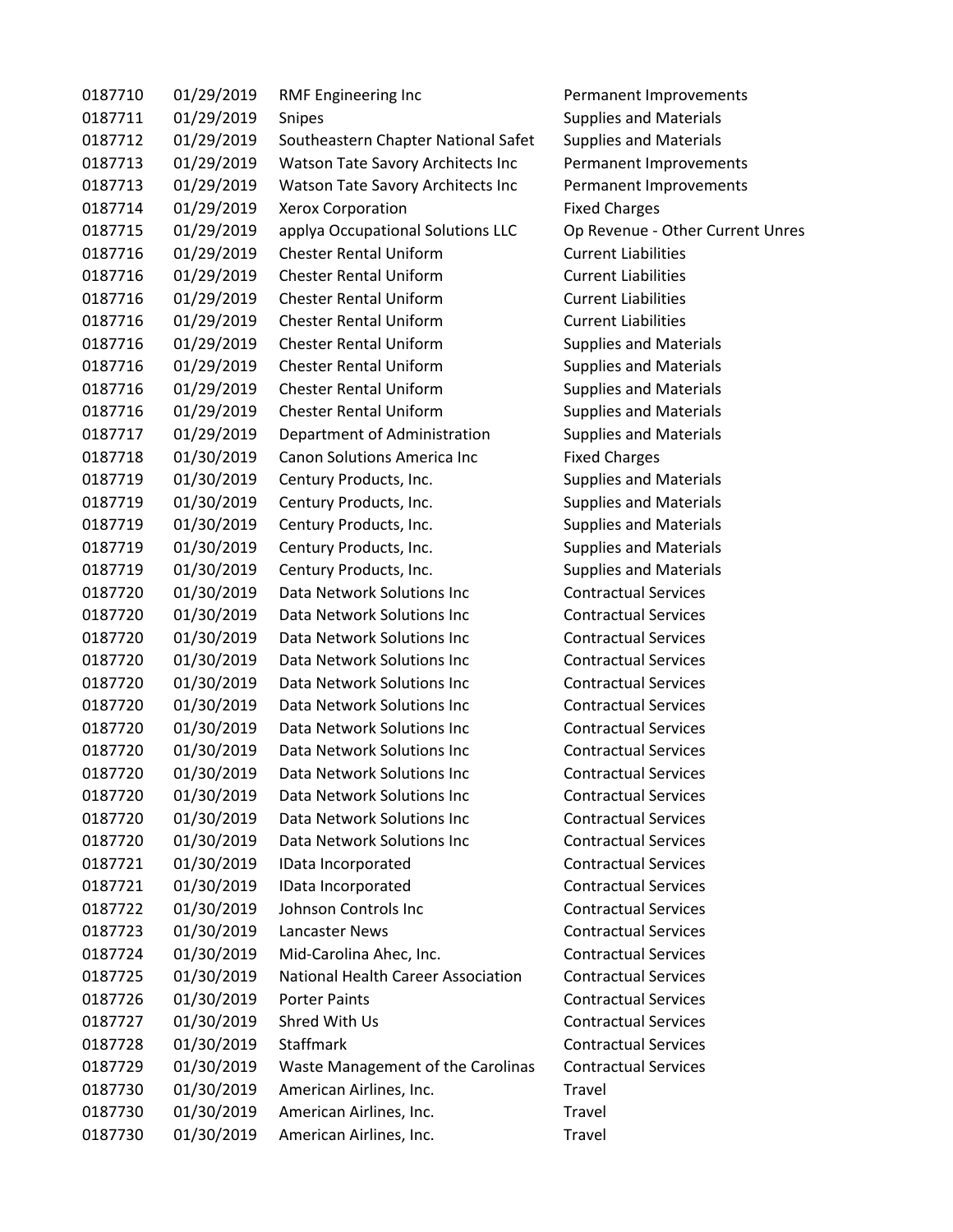| 0187730  | 01/30/2019 | American Airlines, Inc.   | Travel                        |
|----------|------------|---------------------------|-------------------------------|
| 0187730  | 01/30/2019 | American Airlines, Inc.   | Travel                        |
| 0187730  | 01/30/2019 | American Airlines, Inc.   | Travel                        |
| 0187730  | 01/30/2019 | American Airlines, Inc.   | Travel                        |
| 0187730  | 01/30/2019 | American Airlines, Inc.   | Travel                        |
| 0187730  | 01/30/2019 | American Airlines, Inc.   | Travel                        |
| 0187730  | 01/30/2019 | American Airlines, Inc.   | Travel                        |
| 0187730  | 01/30/2019 | American Airlines, Inc.   | Travel                        |
| 0187730  | 01/30/2019 | American Airlines, Inc.   | Travel                        |
| 0187730  | 01/30/2019 | American Airlines, Inc.   | Travel                        |
| 0187730  | 01/30/2019 | American Airlines, Inc.   | Travel                        |
| 0187731  | 01/30/2019 | <b>Business Card</b>      | Travel                        |
| 0187731  | 01/30/2019 | <b>Business Card</b>      | <b>Contractual Services</b>   |
| 0187731  | 01/30/2019 | <b>Business Card</b>      | <b>Travel</b>                 |
| 0187731  | 01/30/2019 | <b>Business Card</b>      | Travel                        |
| 0187732  | 01/31/2019 | <b>Boiler Masters Inc</b> | <b>Contractual Services</b>   |
| 0187736  | 01/31/2019 | Ontario Investments, Inc. | <b>Supplies and Materials</b> |
| E0008422 | 01/04/2019 | <b>YTC Employee</b>       | Travel                        |
| E0008423 | 01/04/2019 | <b>YTC Employee</b>       | Travel                        |
| E0008423 | 01/04/2019 | <b>YTC Employee</b>       | Travel                        |
| E0008423 | 01/04/2019 | <b>YTC Employee</b>       | Travel                        |
| E0008424 | 01/04/2019 | <b>YTC Employee</b>       | Travel                        |
| E0008424 | 01/04/2019 | <b>YTC Employee</b>       | Travel                        |
| E0008425 | 01/04/2019 | <b>YTC Employee</b>       | Travel                        |
| E0008426 | 01/04/2019 | <b>YTC Employee</b>       | Travel                        |
| E0008427 | 01/04/2019 | <b>YTC Employee</b>       | Travel                        |
| E0008428 | 01/04/2019 | <b>YTC Employee</b>       | Travel                        |
| E0008429 | 01/04/2019 | <b>YTC Employee</b>       | Travel                        |
| E0008429 | 01/04/2019 | <b>YTC Employee</b>       | Travel                        |
| E0008430 | 01/04/2019 | <b>YTC Employee</b>       | Travel                        |
| E0008430 | 01/04/2019 | <b>YTC Employee</b>       | Travel                        |
| E0008430 | 01/04/2019 | <b>YTC Employee</b>       | Travel                        |
| E0008431 | 01/04/2019 | <b>YTC Employee</b>       | Travel                        |
| E0008432 | 01/04/2019 | <b>YTC Employee</b>       | Travel                        |
| E0008433 | 01/04/2019 | <b>YTC Employee</b>       | Travel                        |
| E0008434 | 01/14/2019 | <b>YTC Employee</b>       | <b>Travel</b>                 |
| E0008435 | 01/14/2019 | <b>YTC Employee</b>       | Travel                        |
| E0008436 | 01/14/2019 | <b>YTC Employee</b>       | Travel                        |
| E0008437 | 01/14/2019 | <b>YTC Employee</b>       | <b>Travel</b>                 |
| E0008438 | 01/14/2019 | <b>YTC Employee</b>       | Travel                        |
| E0008439 | 01/14/2019 | <b>YTC Employee</b>       | Travel                        |
| E0008440 | 01/14/2019 | <b>YTC Employee</b>       | Travel                        |
| E0008440 | 01/14/2019 | <b>YTC Employee</b>       | <b>Travel</b>                 |
| E0008441 | 01/14/2019 | <b>YTC Employee</b>       | Travel                        |
| E0008441 | 01/14/2019 | <b>YTC Employee</b>       | Travel                        |
| E0008442 | 01/15/2019 | <b>YTC Employee</b>       | Travel                        |
| E0008443 | 01/15/2019 | <b>YTC Employee</b>       | Travel                        |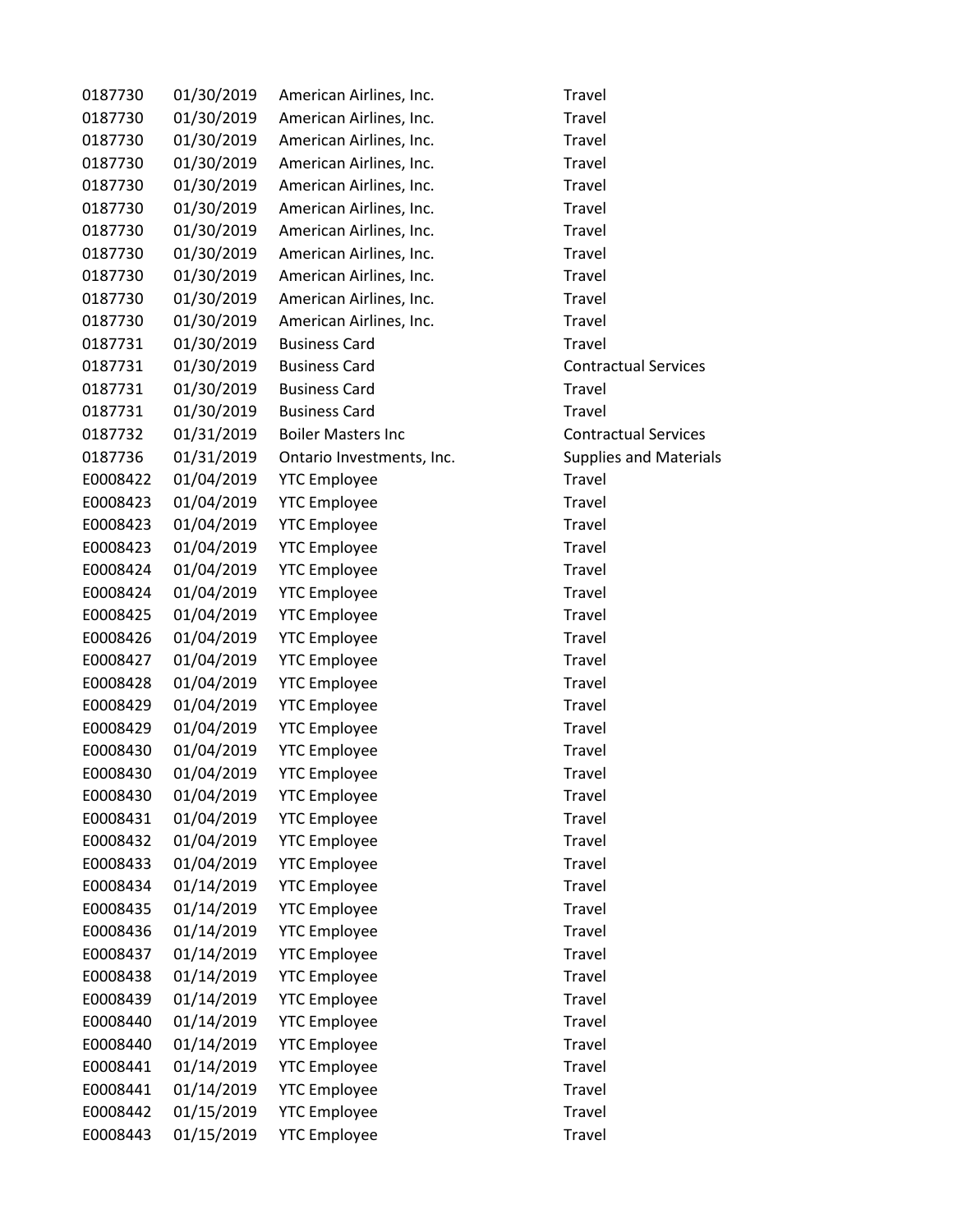| E0008444 | 01/15/2019 | <b>YTC Employee</b> | Travel                      |
|----------|------------|---------------------|-----------------------------|
| E0008444 | 01/15/2019 | <b>YTC Employee</b> | Travel                      |
| E0008445 | 01/15/2019 | <b>YTC Employee</b> | Travel                      |
| E0008446 | 01/15/2019 | <b>YTC Employee</b> | Travel                      |
| E0008447 | 01/15/2019 | <b>YTC Employee</b> | Travel                      |
| E0008447 | 01/15/2019 | <b>YTC Employee</b> | Travel                      |
| E0008448 | 01/15/2019 | <b>YTC Employee</b> | Travel                      |
| E0008449 | 01/15/2019 | <b>YTC Employee</b> | Travel                      |
| E0008450 | 01/15/2019 | <b>YTC Employee</b> | Travel                      |
| E0008450 | 01/15/2019 | <b>YTC Employee</b> | Travel                      |
| E0008451 | 01/15/2019 | <b>YTC Employee</b> | <b>Contractual Services</b> |
| E0008452 | 01/15/2019 | <b>YTC Employee</b> | Travel                      |
| E0008452 | 01/15/2019 | <b>YTC Employee</b> | Travel                      |
| E0008452 | 01/15/2019 | <b>YTC Employee</b> | Travel                      |
| E0008453 | 01/24/2019 | <b>YTC Employee</b> | Travel                      |
| E0008453 | 01/24/2019 | <b>YTC Employee</b> | Travel                      |
| E0008453 | 01/24/2019 | <b>YTC Employee</b> | Travel                      |
| E0008453 | 01/24/2019 | <b>YTC Employee</b> | Travel                      |
| E0008454 | 01/24/2019 | <b>YTC Employee</b> | Travel                      |
| E0008454 | 01/24/2019 | <b>YTC Employee</b> | Travel                      |
| E0008455 | 01/24/2019 | <b>YTC Employee</b> | Travel                      |
| E0008455 | 01/24/2019 | <b>YTC Employee</b> | Travel                      |
| E0008455 | 01/24/2019 | <b>YTC Employee</b> | Travel                      |
| E0008455 | 01/24/2019 | <b>YTC Employee</b> | Travel                      |
| E0008455 | 01/24/2019 | <b>YTC Employee</b> | Travel                      |
| E0008455 | 01/24/2019 | <b>YTC Employee</b> | Travel                      |
| E0008456 | 01/24/2019 | <b>YTC Employee</b> | Travel                      |
| E0008457 | 01/24/2019 | <b>YTC Employee</b> | Travel                      |
| E0008458 | 01/24/2019 | <b>YTC Employee</b> | Travel                      |
| E0008458 | 01/24/2019 | <b>YTC Employee</b> | Travel                      |
| E0008458 | 01/24/2019 | <b>YTC Employee</b> | Travel                      |
| E0008458 | 01/24/2019 | <b>YTC Employee</b> | Travel                      |
| E0008458 | 01/24/2019 | <b>YTC Employee</b> | Travel                      |
| E0008459 | 01/24/2019 | <b>YTC Employee</b> | Travel                      |
| E0008460 | 01/25/2019 | <b>YTC Employee</b> | Travel                      |
| E0008460 | 01/25/2019 | <b>YTC Employee</b> | Travel                      |
| E0008461 | 01/25/2019 | <b>YTC Employee</b> | Travel                      |
| E0008462 | 01/25/2019 | <b>YTC Employee</b> | <b>Contractual Services</b> |
| E0008463 | 01/25/2019 | <b>YTC Employee</b> | Travel                      |
| E0008464 | 01/25/2019 | <b>YTC Employee</b> | Travel                      |
| E0008465 | 01/29/2019 | <b>YTC Employee</b> | Travel                      |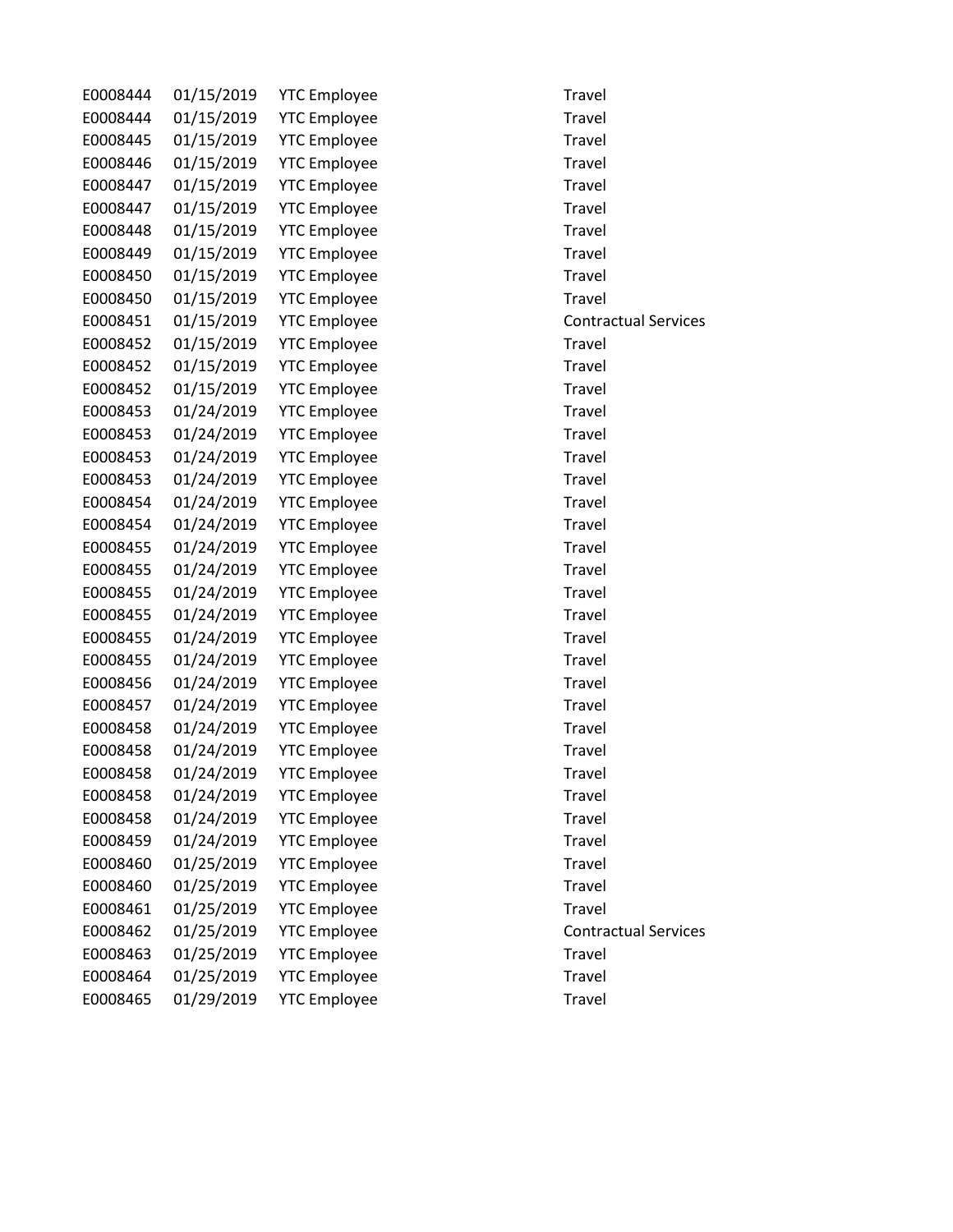| <b>Object</b>                      | <b>Source of Funds</b>                | <b>Amount</b> | Column1 |
|------------------------------------|---------------------------------------|---------------|---------|
| Renov of Build & Add               | <b>Unexpended Plant</b>               | \$611,636.83  |         |
| <b>General Repair</b>              | <b>Current Restricted Funds</b>       | \$3,076.25    |         |
| <b>Education Supplies</b>          | <b>Current Restricted Funds</b>       | \$929.00      |         |
| <b>Education Supplies</b>          | <b>Current Restricted Funds</b>       | \$222.00      |         |
| <b>Education Supplies</b>          | <b>Current Restricted Funds</b>       | \$747.00      |         |
| <b>Education Supplies</b>          | <b>Current Restricted Funds</b>       | \$700.00      |         |
| <b>Education Supplies</b>          | <b>Current Restricted Funds</b>       | \$150.00      |         |
| Fees, Arch, Eng & Other            | <b>Master Plan</b>                    | \$371.25      |         |
| In State Priv Auto                 | Current Unrestricted Funds \$265.96   |               |         |
| <b>Utilities</b>                   | Current Unrestricted Funds \$46.99    |               |         |
| Dues & Membership Fees             | Current Unrestricted Funds \$2,100.00 |               |         |
| In State Registration Fee          | Current Unrestricted Funds \$200.00   |               |         |
| Travel                             | <b>Current Restricted Funds</b>       | \$1,010.00    |         |
| Travel                             | <b>Current Restricted Funds</b>       | \$1,010.00    |         |
| <b>Other Professional Services</b> | Current Unrestricted Funds \$125.00   |               |         |
| <b>Rent Non State</b>              | Current Unrestricted Funds \$8,532.50 |               |         |
| <b>Education Supplies</b>          | Current Unrestricted Funds \$12.83    |               |         |
| <b>Education Supplies</b>          | Current Unrestricted Funds \$17.95    |               |         |
| <b>Education Supplies</b>          | Current Unrestricted Funds \$31.54    |               |         |
| <b>Education Supplies</b>          | Current Unrestricted Funds \$62.05    |               |         |
| <b>Food Supplies</b>               | Current Unrestricted Funds \$16.14    |               |         |
| <b>Food Supplies</b>               | Current Unrestricted Funds \$1,124.26 |               |         |
| <b>Food Supplies</b>               | Current Unrestricted Funds \$1,389.91 |               |         |
| <b>Rent Non State</b>              | Current Unrestricted Funds \$1,666.66 |               |         |
| <b>Rent Non State</b>              | Current Unrestricted Funds \$3,082.37 |               |         |
| <b>Rent Non State</b>              | Current Unrestricted Funds \$1,607.53 |               |         |
| <b>Other Professional Services</b> | Current Unrestricted Funds \$912.20   |               |         |
| <b>Other Supplies</b>              | Current Unrestricted Funds \$21.51    |               |         |
| <b>Other Professional Services</b> | Current Unrestricted Funds \$3,500.00 |               |         |
| Travel                             | Current Unrestricted Funds \$79.22    |               |         |
| Travel                             | Current Unrestricted Funds \$107.63   |               |         |
| Travel                             | Current Unrestricted Funds \$41.22    |               |         |
| Travel                             | Current Unrestricted Funds \$184.69   |               |         |
| Travel                             | Current Unrestricted Funds \$158.44   |               |         |
| <b>Travel</b>                      | Current Unrestricted Funds \$200.19   |               |         |
| Travel                             | Current Unrestricted Funds \$158.44   |               |         |
| Travel                             | Current Unrestricted Funds \$129.14   |               |         |
| Travel                             | Current Unrestricted Funds \$121.75   |               |         |
| Travel                             | Current Unrestricted Funds \$159.75   |               |         |
| Travel                             | Current Unrestricted Funds \$166.57   |               |         |
| Travel                             | Current Unrestricted Funds \$158.44   |               |         |
| Travel                             | Current Unrestricted Funds \$48.86    |               |         |
| Travel                             | Current Unrestricted Funds \$47.80    |               |         |
| Travel                             | Current Unrestricted Funds \$59.59    |               |         |
| Travel                             | Current Unrestricted Funds \$39.61    |               |         |
| Travel                             | Current Unrestricted Funds \$196.96   |               |         |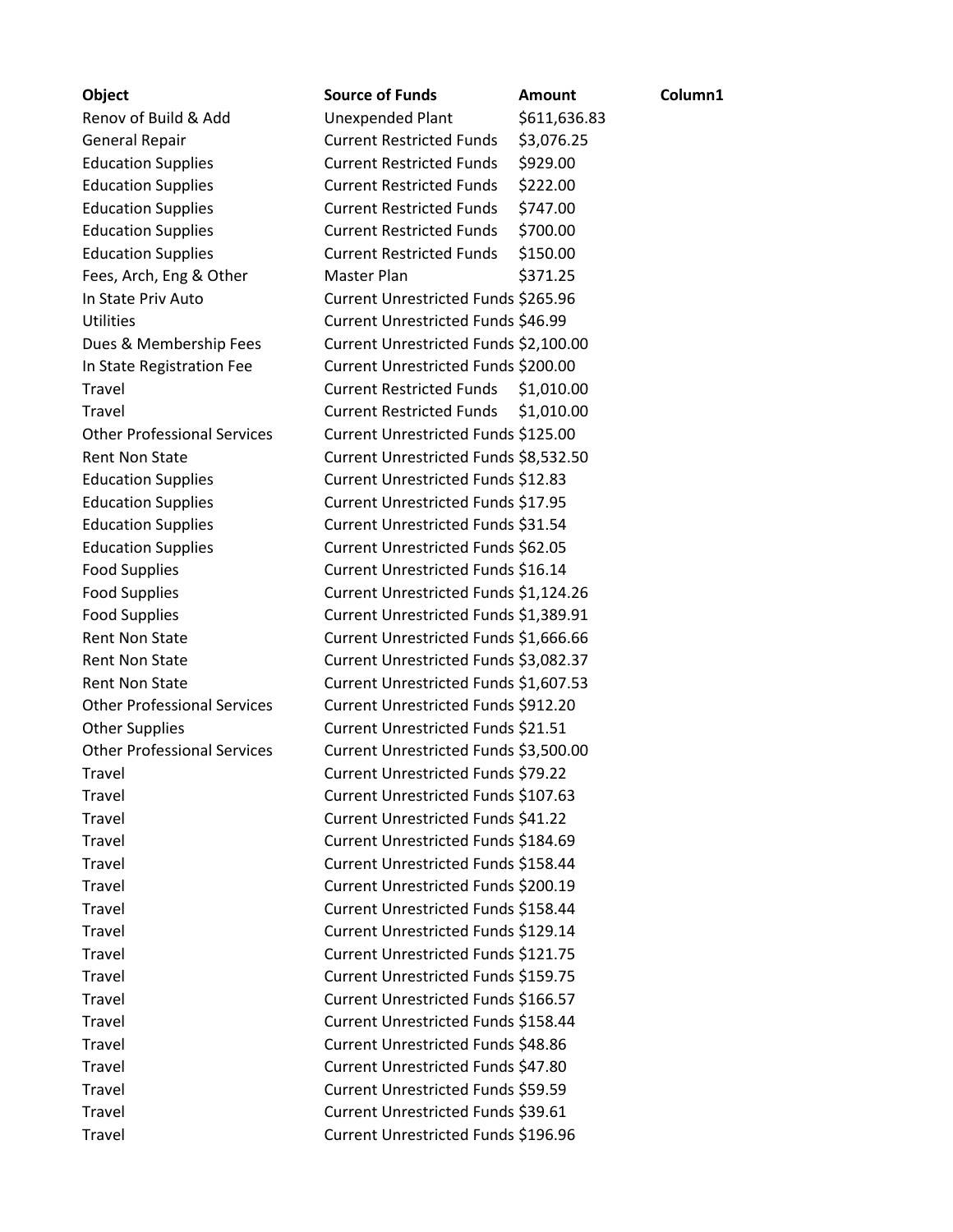Leased To Own Equip Current Unrestricted Funds \$5,521.77 Other Contractual Services Current Unrestricted Funds \$400.00 Other Contractual Services Current Unrestricted Funds \$380.54 Other Professional Services Current Unrestricted Funds \$450.00 Other Contractual Services Current Unrestricted Funds \$385.00 Other Contractual Services Current Unrestricted Funds \$395.00 Other Professional Services Current Unrestricted Funds \$5,616.00 Other Contractual Services Current Unrestricted Funds \$100.00 Other Contractual Services Current Unrestricted Funds \$5,225.00 Other Contractual Services Current Unrestricted Funds \$7,200.00 Other Contractual Services Current Unrestricted Funds \$1,053.90 Other Contractual Services Current Unrestricted Funds \$1,210.02 Other Contractual Services Current Unrestricted Funds \$7.80 Other Contractual Services Current Unrestricted Funds \$324.00 Other Contractual Services Current Unrestricted Funds \$372.00 Other Contractual Services Current Unrestricted Funds \$2.46 Education Supplies Current Restricted Funds \$-0.01 Education Supplies **Current Restricted Funds** \$2,294.31 Education Supplies Current Restricted Funds \$2,227.80 Education Supplies Current Restricted Funds \$668.37 Education Supplies Current Restricted Funds \$507.45 Other Professional Services Current Unrestricted Funds \$1,012.50 Other Professional Services Current Unrestricted Funds \$305.00 Other Supplies Current Unrestricted Funds \$1,502.45 Other Supplies Current Unrestricted Funds \$470.27 Renov of Utilities County Projects \$5,305.57 Fees, Arch, Eng & Other County Projects \$2,000.00 Other Professional Services Current Unrestricted Funds \$120.00 Fees, Arch, Eng & Other Unexpended Plant \$1,250.00 Other Professional Services Current Unrestricted Funds \$936.00 Leased To Own Equip Current Unrestricted Funds \$1,730.13 Other Professional Services Current Unrestricted Funds \$2,925.00 Other Contractual Services Current Unrestricted Funds \$413.44 Other Contractual Services Current Unrestricted Funds \$317.52 Leased To Own Equip Current Unrestricted Funds \$732.70 Other Professional Services Current Unrestricted Funds \$1,403.00 Uniform Current Unrestricted Funds \$7.02 Uniform Current Unrestricted Funds \$7.02 Uniform Current Unrestricted Funds \$7.02 Uniform Current Unrestricted Funds \$7.02 Clothing Supplies Current Unrestricted Funds \$7.02 Clothing Supplies Current Unrestricted Funds \$7.02 Clothing Supplies Current Unrestricted Funds \$7.02 Clothing Supplies Current Unrestricted Funds \$7.02 Dues & Membership Fees Current Unrestricted Funds \$350.00 Other Professional Services Current Unrestricted Funds \$40.00 Clothing Supplies Current Unrestricted Funds \$33.06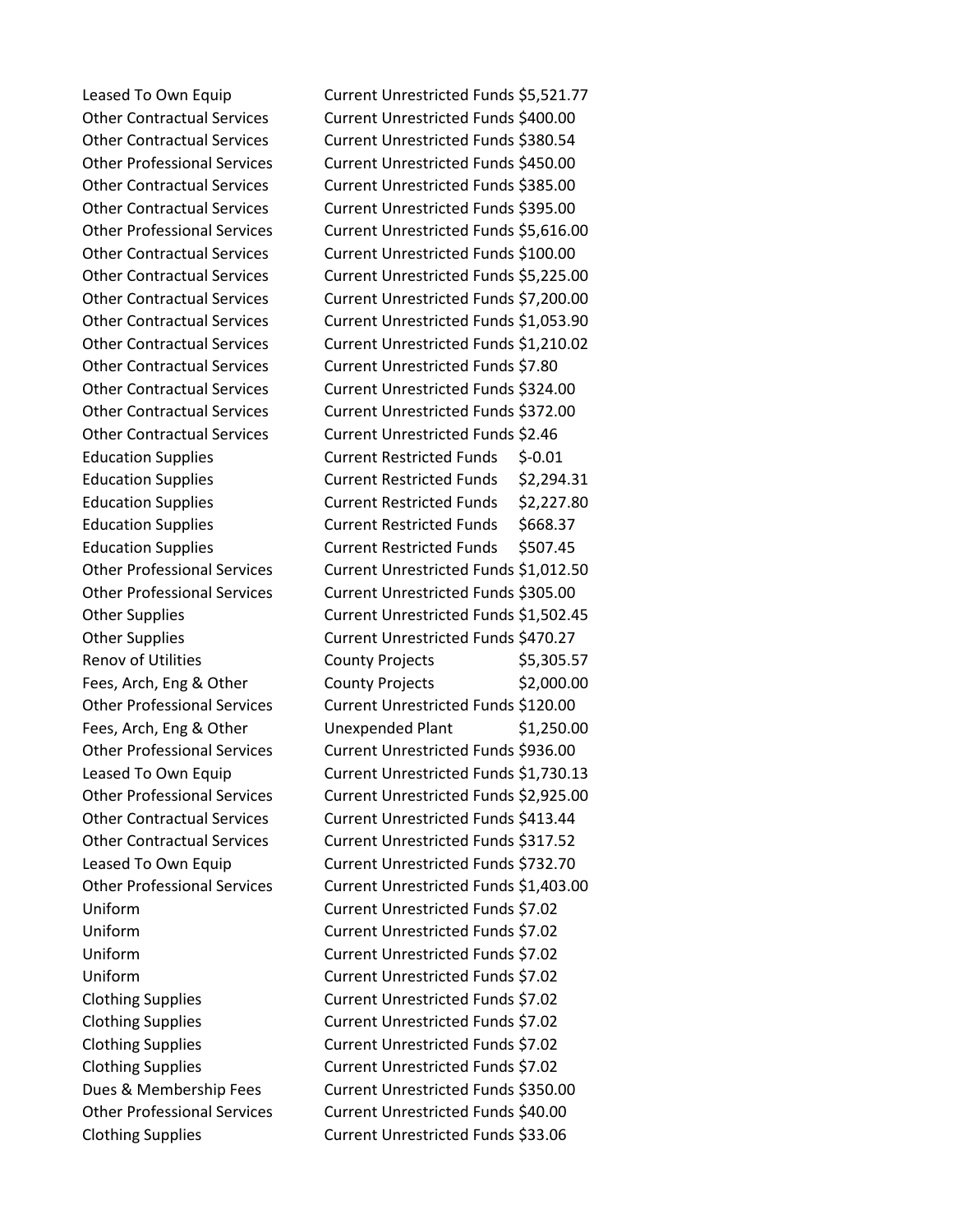Clothing Supplies Current Unrestricted Funds \$33.06 Clothing Supplies Current Unrestricted Funds \$33.06 Clothing Supplies Current Unrestricted Funds \$33.06 Uniform Current Unrestricted Funds \$33.06 Uniform Current Unrestricted Funds \$33.06 Uniform Current Unrestricted Funds \$33.06 Uniform Current Unrestricted Funds \$33.06 Other Professional Services Current Restricted Funds \$0.01 Other Professional Services Current Restricted Funds \$6,771.87 Other Professional Services Current Restricted Funds \$3,220.12 Other Professional Services Current Restricted Funds \$102.04 Other Professional Services Current Restricted Funds \$167.00 Other Professional Services Current Restricted Funds \$2,700.00 Other Professional Services Current Restricted Funds \$202.76 Other Professional Services Current Restricted Funds \$174.00 Other Professional Services Current Restricted Funds \$21,805.00 Other Professional Services Current Restricted Funds \$373.53 Other Professional Services Current Restricted Funds \$1,801.94 Education Supplies **Current Restricted Funds** \$4,149.75 Education Supplies Current Restricted Funds \$44.89 General Repair **Current Unrestricted Funds** \$1,245.00 General Repair Current Unrestricted Funds \$216.93 Educational Equipment Current Restricted Funds \$12,995.00 Educational Equipment Current Restricted Funds \$15.00 Educational Equipment Current Restricted Funds \$146.45 Fees, Arch, Eng & Other Unexpended Plant \$1,600.00 Reimbursables County Projects \$267.50 Fees, Arch, Eng & Other County Projects \$1,375.00 Reimbursables Unexpended Plant \$321.00 General Repair Current Unrestricted Funds \$1,434.32 Leased To Own Equip Current Unrestricted Funds \$470.27 Advertising Current Unrestricted Funds \$1,941.55 Other Professional Services Current Unrestricted Funds \$1,100.00 Other Professional Services Current Unrestricted Funds \$29,700.00 Contingencies Current Unrestricted Funds \$32,000.00 Leased To Own Equip Current Unrestricted Funds \$3,878.20 Fees, Arch, Eng & Other County Projects \$1,082.50 Reimbursables County Projects \$144.48 Janitorial Supplies Current Unrestricted Funds \$27.68 Janitorial Supplies Current Unrestricted Funds \$2,464.85 Other Contractual Services Current Unrestricted Funds \$1,398.60 Other Contractual Services Current Unrestricted Funds \$9,439.20 Other Contractual Services Current Unrestricted Funds \$1,573.20 Other Contractual Services Current Unrestricted Funds \$3,537.18 Other Professional Services Unexpended Plant \$100.00 Library Books, Maps & Film Current Unrestricted Funds \$15.62 Other Contractual Services Current Unrestricted Funds \$365.93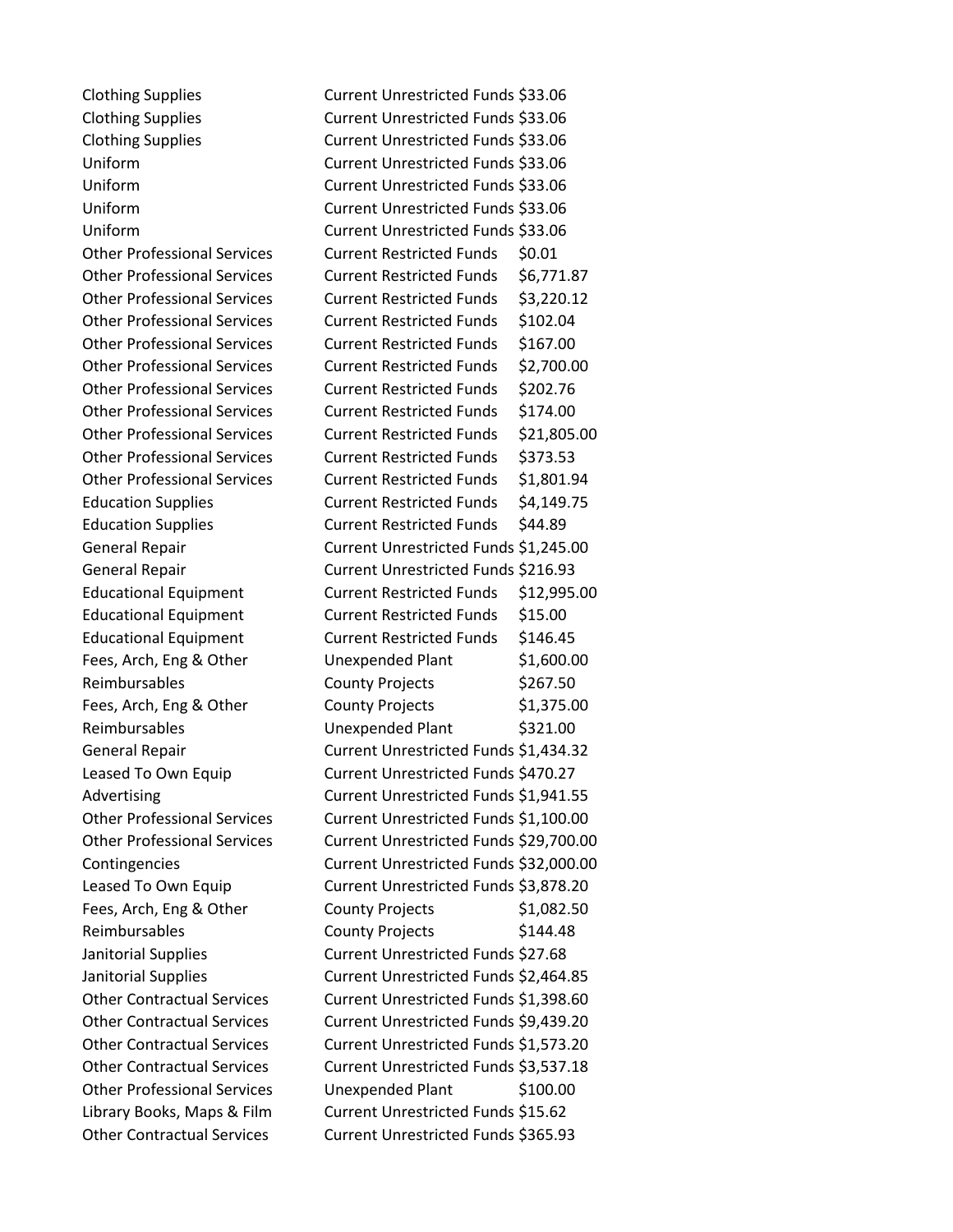Other Professional Services Current Unrestricted Funds \$1,213.80 Library Books, Maps & Film Current Unrestricted Funds \$115.81 Library Books, Maps & Film Current Unrestricted Funds \$155.80 General Repair Current Unrestricted Funds \$276.83 Advertising **Current Unrestricted Funds \$2,000.00** General Repair Current Unrestricted Funds \$189.13 Library Books, Maps & Film Current Unrestricted Funds \$1,185.00 Data Processing Serv **Current Unrestricted Funds \$148.28** Other Professional Services Current Unrestricted Funds \$2,304.00 Other Professional Services Current Unrestricted Funds \$1,045.00 Other Professional Services Current Unrestricted Funds \$570.00 Other Professional Services Current Unrestricted Funds \$380.00 Office Supplies Current Unrestricted Funds \$1,274.00 Other Contractual Services Current Unrestricted Funds \$731.00 General Repair Current Unrestricted Funds \$795.00 General Repair Current Unrestricted Funds \$1,132.00 Advertising Current Unrestricted Funds \$2,000.00 Other Contractual Services Current Unrestricted Funds \$214.99 Other Professional Services Current Unrestricted Funds \$116.25 Other Professional Services Current Unrestricted Funds \$114.73 Other Professional Services Current Unrestricted Funds \$112.84 Maintenance Supplies Current Unrestricted Funds \$554.95 Other Supplies Current Unrestricted Funds \$477.48 Other Contractual Services Current Unrestricted Funds \$395.49 Library Books, Maps & Film Current Unrestricted Funds \$683.27 ARC PT BKGD DRG TST Current Unrestricted Funds \$175.08 A/P Bank of America Current Unrestricted Funds \$106,383.73 Utilities Current Unrestricted Funds \$494.35 Other Professional Services Current Unrestricted Funds \$140.25 Renov of Build & Add Unexpended Plant \$430,758.27 Rental Other Current Unrestricted Funds \$86.69 Other Professional Services Current Unrestricted Funds \$1,495.00 Other Professional Services Current Unrestricted Funds \$-388.00 Other Contractual Services Current Unrestricted Funds \$212.50 Janitorial Supplies Current Unrestricted Funds \$884.99 Education Supplies **Current Restricted Funds** \$0.01 Education Supplies **Current Restricted Funds** \$9,997.40 Other Professional Services Current Unrestricted Funds \$426.00 Other Professional Services Current Unrestricted Funds \$5,850.00 Other Professional Services County Projects \$7,400.00 Fees, Arch, Eng & Other Unexpended Plant \$819.50 Reimbursables Unexpended Plant \$16.35 Other Professional Services Current Unrestricted Funds \$17,665.90 Other Professional Services Current Unrestricted Funds \$641.25 Other Professional Services Current Unrestricted Funds \$337.50 General Repair Current Unrestricted Funds \$220.14 Other Professional Services Current Unrestricted Funds \$248.41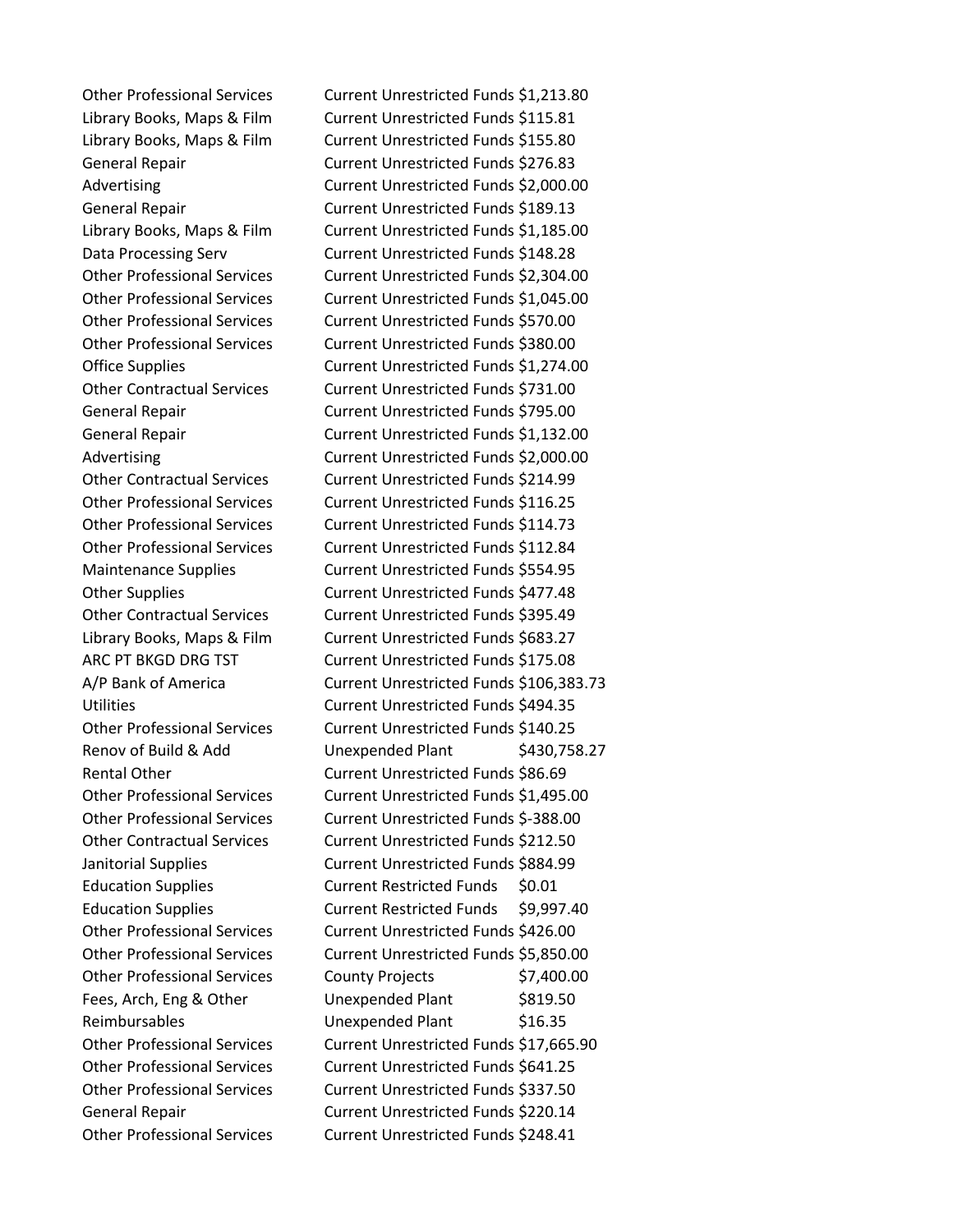Other Contractual Services Current Unrestricted Funds \$519.28 Other Professional Services Current Unrestricted Funds \$163.04 Other Professional Services Current Unrestricted Funds \$163.04 Other Professional Services Current Unrestricted Funds \$225.37 Other Professional Services Current Unrestricted Funds \$225.37 Other Professional Services Current Unrestricted Funds \$4.80 Other Professional Services Current Unrestricted Funds \$4.80 Other Professional Services Current Unrestricted Funds \$81.52 Other Professional Services Current Unrestricted Funds \$81.52 Other Professional Services Current Unrestricted Funds \$4.80 Other Professional Services Current Unrestricted Funds \$4.80 Rental Other Current Unrestricted Funds \$647.97 Rental Other **Current Unrestricted Funds** \$231.24 Food Supplies Current Unrestricted Funds \$1,410.90 Food Supplies Current Unrestricted Funds \$0.01 Other Professional Services Current Unrestricted Funds \$224.40 ARC PT BKGD DRG TST Current Unrestricted Funds \$196.35 ARC PT BKGD DRG TST Current Unrestricted Funds \$168.30 Other Professional Services Current Unrestricted Funds \$336.60 Dues & Membership Fees Current Unrestricted Funds \$2,250.00 A/P College Barnes & Noble Current Unrestricted Funds \$1,442.00 A/P College Barnes & Noble Current Unrestricted Funds \$270.29 A/P Student Barnes & Noble Current Unrestricted Funds \$30,260.12 Dues & Membership Fees Current Unrestricted Funds \$150.00 SC Retiremnt Employee/Employer Current Unrestricted Funds \$61.16 employee SC Retiremnt Employee/Employer Current Unrestricted Funds \$55.55 employee SC Retiremnt Employee/Employer Current Unrestricted Funds \$24.23 Education & Training Serv Current Unrestricted Funds \$6,590.00 Insurance Non-State Current Unrestricted Funds \$100.00 Postage Current Unrestricted Funds \$6,000.00 Unemployment Tax Matching Current Unrestricted Funds \$6,658.79 Worker's Comp Matching Current Unrestricted Funds \$150,219.99 In State Lodging Current Unrestricted Funds \$334.29 In State Lodging Current Unrestricted Funds \$153.62 In State Lodging Current Unrestricted Funds \$483.84 Out of State Lodging Current Unrestricted Funds \$1,104.95 Out of State Lodging Current Unrestricted Funds \$675.00 Food Supplies **Current Unrestricted Funds \$770.38** Office Supplies Current Unrestricted Funds \$66.70 Out of State Registration Fees Current Unrestricted Funds \$1,695.00 In State Misc Travel Exp Current Unrestricted Funds \$9.55 Out of State Registration Fees Current Unrestricted Funds \$2,945.00 Out of State Air Trans Current Unrestricted Funds \$50.00 Out of State Other Trans Current Unrestricted Funds \$70.55 Out of State Misc Travel Current Unrestricted Funds \$56.00 Out of State Lodging Current Unrestricted Funds \$959.40 In State Lodging Current Unrestricted Funds \$967.14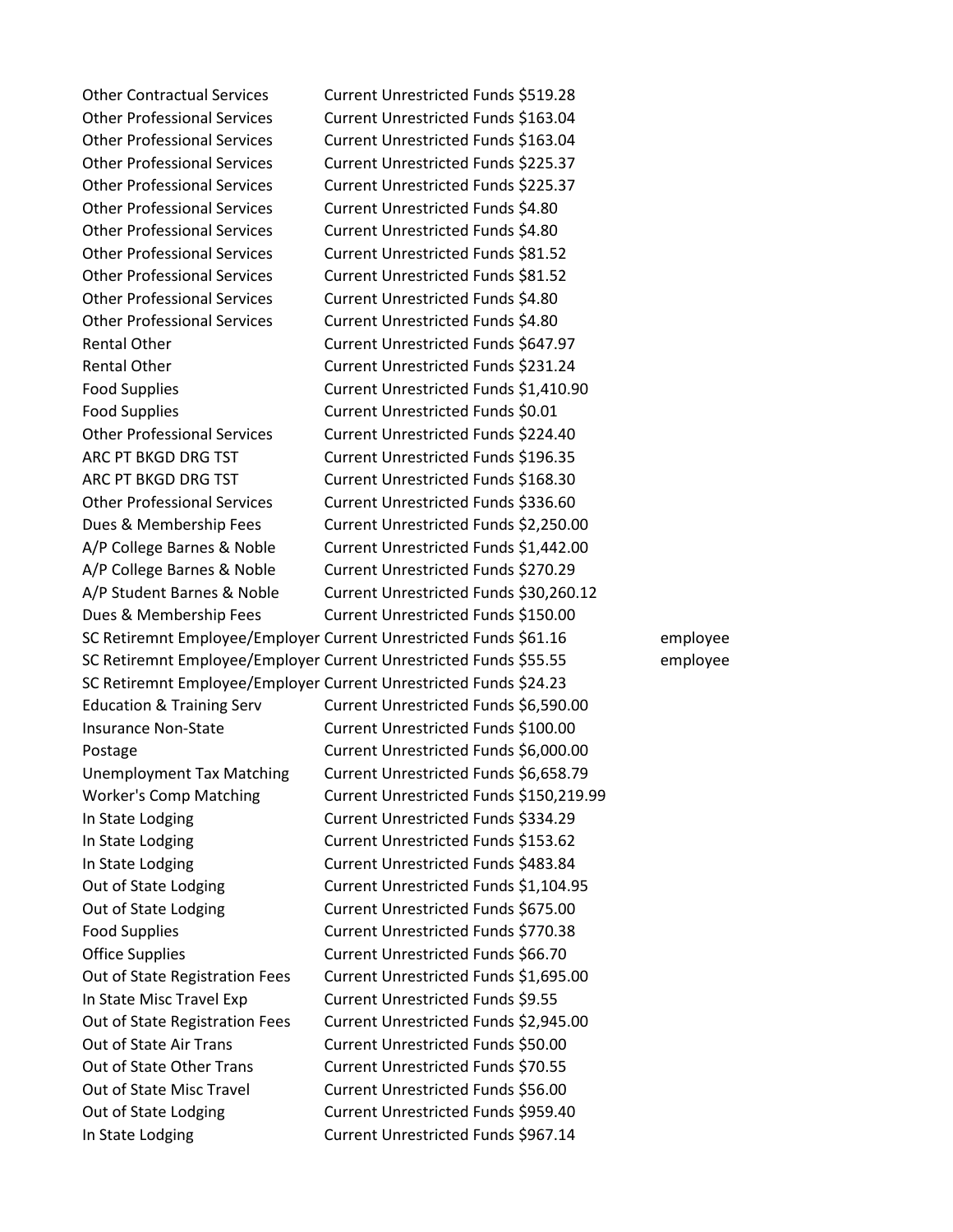Food Supplies Current Unrestricted Funds \$147.54 In State Lodging Current Unrestricted Funds \$1,653.12 Out of State Other Trans Current Unrestricted Funds \$26.00 In State Misc Travel Exp Current Unrestricted Funds \$37.90 Out of State Registration Fees Current Unrestricted Funds \$900.00 Out of State Misc Travel Current Unrestricted Funds \$28.00 Food Supplies Current Unrestricted Funds \$71.03 Out of State Lodging Current Unrestricted Funds \$416.42 Dues & Membership Fees Current Unrestricted Funds \$30.00 Medicare Current Unrestricted Funds \$27.13 Social Security Current Unrestricted Funds \$115.26 Prepaid Expenses Current Unrestricted Funds \$543.98 Out of State Lodging Current Unrestricted Funds \$1,219.30 Out of State Lodging Current Unrestricted Funds \$1,219.30 Out of State Lodging Current Unrestricted Funds \$1,048.00 Fees, Arch, Eng & Other County Projects \$2,050.00 Other Professional Services Current Unrestricted Funds \$3,500.00 Other Professional Services Current Unrestricted Funds \$5,974.36 Other Contractual Services Current Unrestricted Funds \$100.00 Fuel Current Unrestricted Funds \$409.20 Other Professional Services Current Unrestricted Funds \$532.50 Other Contractual Services Current Unrestricted Funds \$25.57 Other Professional Services County Projects \$-0.01 Other Professional Services County Projects \$1,129.50 Other Professional Services County Projects \$145.00 Other Professional Services County Projects \$18.00 Other Professional Services County Projects \$326.50 Other Professional Services County Projects \$375.00 Other Professional Services County Projects \$300.00 Other Professional Services County Projects \$69.30 Other Professional Services County Projects \$150.00 Other Professional Services County Projects \$480.00 Food Supplies **Current Unrestricted Funds \$-0.01** Food Supplies Current Unrestricted Funds \$165.80 Food Supplies Current Unrestricted Funds \$13.98 Food Supplies Current Unrestricted Funds \$10.00 Fuel Current Unrestricted Funds \$1,270.66 Other Professional Services Current Unrestricted Funds \$192.00 Other Professional Services Current Unrestricted Funds \$192.00 Other Professional Services Current Unrestricted Funds \$450.00 Other Professional Services Current Unrestricted Funds \$384.00 Other Professional Services Current Unrestricted Funds \$192.00 Fees, Arch, Eng & Other Master Plan \$2,861.25 Other Professional Services Current Unrestricted Funds \$1,600.00

Fees, Arch, Eng & Other County Projects \$1,000.00 Other Professional Services Current Unrestricted Funds \$940.68 Reimbursables County Projects \$220.55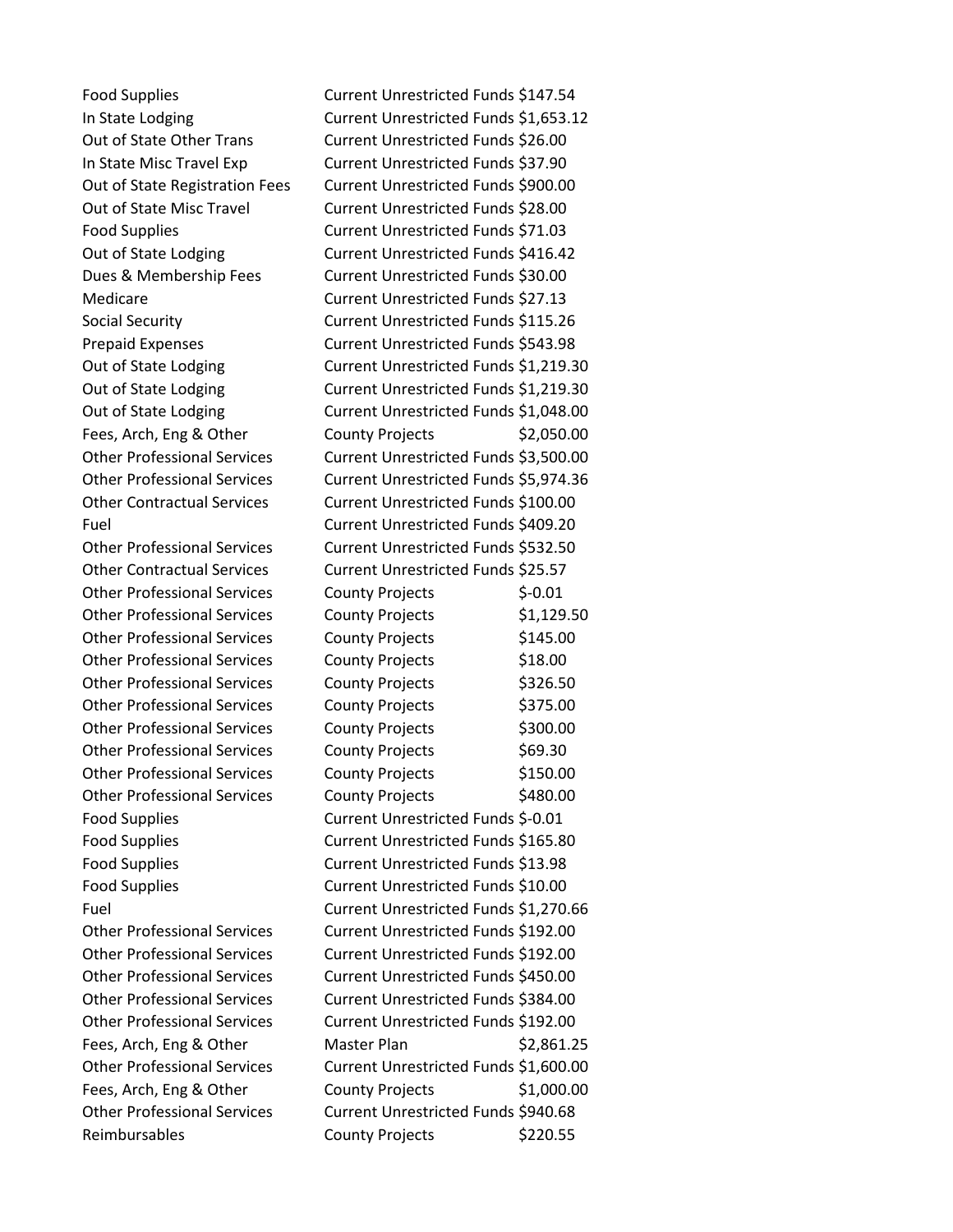Fees, Arch, Eng & Other County Projects \$5,700.00 Janitorial Supplies Current Unrestricted Funds \$220.27 Education Supplies Current Unrestricted Funds \$222.23 Fees, Arch, Eng & Other Unexpended Plant \$10,880.20 Reimbursables Unexpended Plant \$372.05 Leased To Own Equip Current Unrestricted Funds \$732.70 ARC PT BKGD DRG TST Current Unrestricted Funds \$143.72 Uniform Current Unrestricted Funds \$7.02 Uniform Current Unrestricted Funds \$7.02 Uniform Current Unrestricted Funds \$7.02 Uniform Current Unrestricted Funds \$7.02 Clothing Supplies Current Unrestricted Funds \$7.02 Clothing Supplies Current Unrestricted Funds \$7.02 Clothing Supplies Current Unrestricted Funds \$7.02 Clothing Supplies Current Unrestricted Funds \$7.02 Postage **Current Unrestricted Funds** \$30.00 Rental Other Current Unrestricted Funds \$30.23 Education Supplies Current Unrestricted Funds \$1,630.00 Education Supplies Current Unrestricted Funds \$349.00 Education Supplies Current Unrestricted Funds \$299.00 Education Supplies Current Unrestricted Funds \$89.00 Education Supplies Current Unrestricted Funds \$349.00 Other Contractual Services Current Unrestricted Funds \$1,411.20 Other Contractual Services Current Unrestricted Funds \$1,411.20 Other Contractual Services Current Unrestricted Funds \$1,411.20 Other Contractual Services Current Unrestricted Funds \$2,016.00 Other Contractual Services Current Unrestricted Funds \$1,616.11 Other Contractual Services Current Unrestricted Funds \$1,616.11 Other Contractual Services Current Unrestricted Funds \$1,616.11 Other Contractual Services Current Unrestricted Funds \$2,308.73 Other Contractual Services Current Unrestricted Funds \$896.32 Other Contractual Services Current Unrestricted Funds \$896.32 Other Contractual Services Current Unrestricted Funds \$896.32 Other Contractual Services Current Unrestricted Funds \$849.00 Other Professional Services Current Unrestricted Funds \$742.50 Other Professional Services Current Unrestricted Funds \$1,653.75 Other Contractual Services Current Unrestricted Funds \$530.30 Advertising Current Unrestricted Funds \$1,154.80 Other Professional Services Current Unrestricted Funds \$5.00 Other Professional Services Current Unrestricted Funds \$1,755.00 General Repair Current Unrestricted Funds \$185.38 Other Contractual Services Current Unrestricted Funds \$4,031.50 Other Contractual Services Current Unrestricted Funds \$519.28 Other Contractual Services Current Unrestricted Funds \$393.71 Out of State Air Trans Current Unrestricted Funds \$572.90 Out of State Air Trans Current Unrestricted Funds \$-788.90 Out of State Air Trans Current Unrestricted Funds \$20.00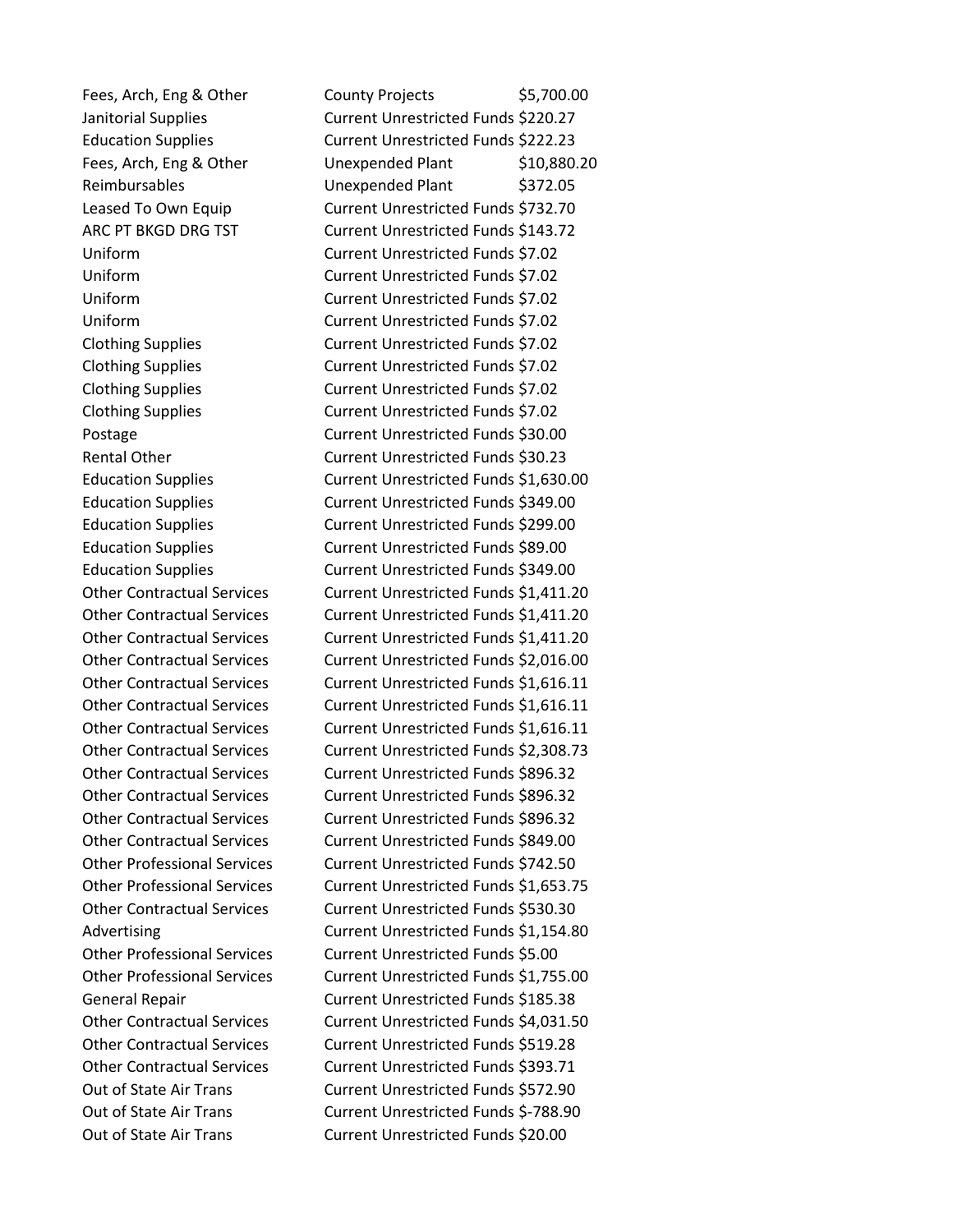Out of State Lodging Current Unrestricted Funds \$30.00 Out of State Air Trans Current Unrestricted Funds \$518.89 Out of State Air Trans Current Unrestricted Funds \$481.21 Out of State Air Trans Current Unrestricted Funds \$481.21 Out of State Air Trans Current Unrestricted Funds \$518.89 Out of State Air Trans Current Unrestricted Funds \$481.21 Out of State Air Trans Current Unrestricted Funds \$586.99 Out of State Air Trans Current Unrestricted Funds \$586.99 Out of State Air Trans Current Unrestricted Funds \$624.20 Out of State Air Trans Current Unrestricted Funds \$586.99 Out of State Air Trans Current Unrestricted Funds \$772.25 Out of State Misc Travel Current Unrestricted Funds \$42.00 Other Contractual Services Current Unrestricted Funds \$687.00 Out of State Other Trans Current Unrestricted Funds \$167.96 Out of State Lodging Current Unrestricted Funds \$1,640.19 Other Professional Services Current Unrestricted Funds \$3,320.00 Postage **Current Unrestricted Funds \$287.59** In State Priv Auto Current Unrestricted Funds \$33.02 Out of State Meals Current Unrestricted Funds \$82.00 Out of State Air Trans Current Unrestricted Funds \$30.00 Out of State Priv Auto Current Unrestricted Funds \$27.27 Out of State Priv Auto Current Unrestricted Funds \$35.75 In State Priv Auto Current Unrestricted Funds \$71.72 In State Priv Auto Current Unrestricted Funds \$146.55 In State Priv Auto Current Unrestricted Funds \$50.50 Out of State Priv Auto Current Unrestricted Funds \$44.94 In State Priv Auto Current Unrestricted Funds \$39.18 In State Priv Auto Current Unrestricted Funds \$75.11 Out of State Priv Auto Current Unrestricted Funds \$47.44 Out of State Other Trans Current Unrestricted Funds \$43.87 Out of State Meals Current Unrestricted Funds \$107.00 Out of State Priv Auto Current Unrestricted Funds \$26.36 In State Priv Auto Current Unrestricted Funds \$12.73 In State Priv Auto Current Restricted Funds \$92.92 In State Priv Auto Current Unrestricted Funds \$53.63 employee In State Priv Auto Current Unrestricted Funds \$16.87 Out of State Priv Auto Current Restricted Funds \$152.51 In State Meals Current Unrestricted Funds \$72.42 In State Priv Auto Current Unrestricted Funds \$63.18 In State Meals Current Unrestricted Funds \$26.00 In State Priv Auto Current Unrestricted Funds \$72.72 In State Priv Auto Current Unrestricted Funds \$106.06 In State Meals Current Unrestricted Funds \$38.00 Out of State Meals Current Unrestricted Funds \$89.00 Out of State Priv Auto Current Unrestricted Funds \$25.26 In State Priv Auto Current Unrestricted Funds \$61.51 In State Priv Auto Current Unrestricted Funds \$24.24